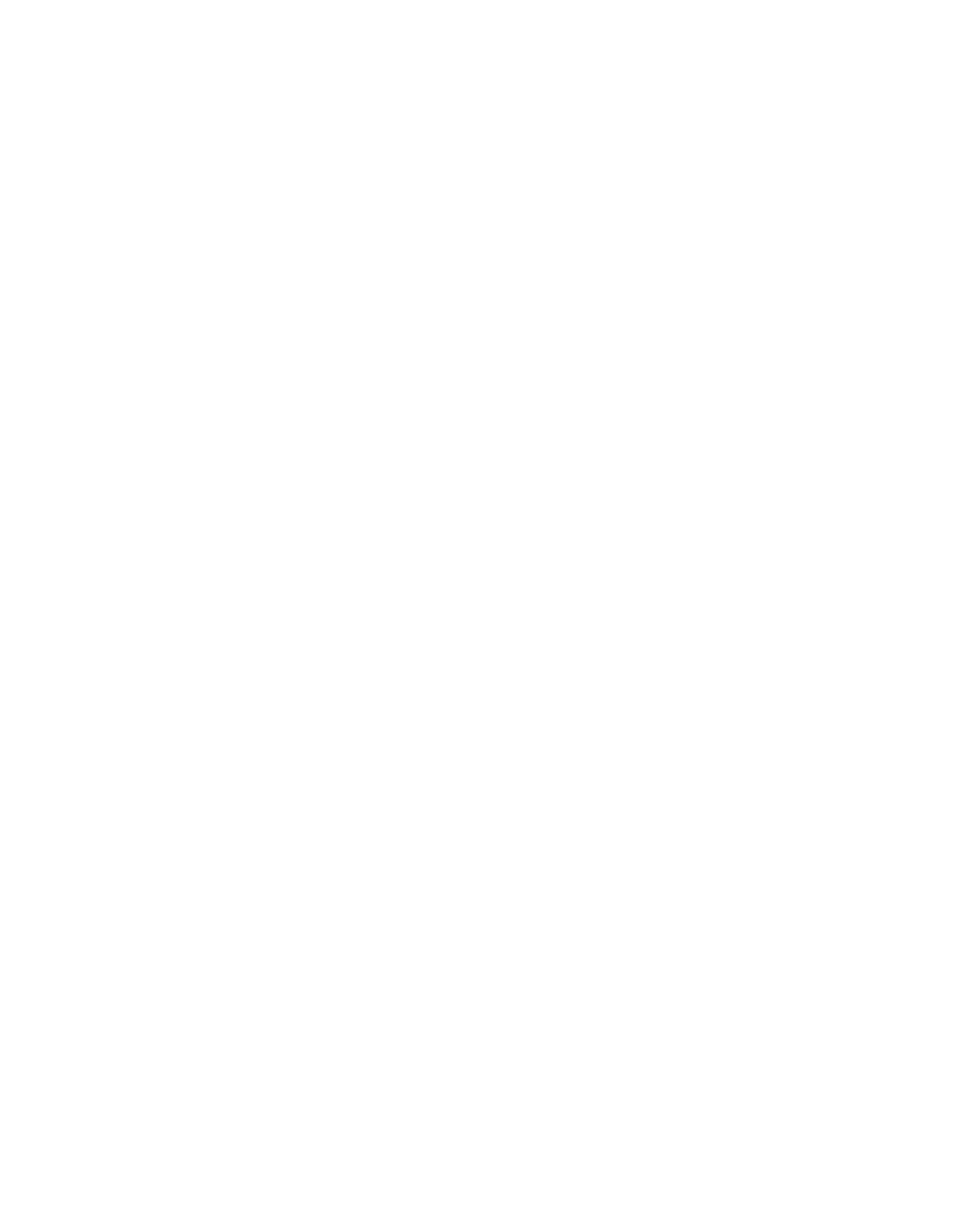# 4 Fluids at rest

If the Sun did not shine, if no heat were generated inside the Earth and no energy radiated into space, all the winds in the air and the currents in the sea would die away, and the air and water on the planet would in the end come to rest in equilibrium with gravity. What distribution of pressure and density would we then find in the sea and the atmosphere?

Consider a fluid, be it air or water, under the influence of gravity. In the absence of external driving forces or time-dependent boundary conditions, and in the presence of dissipative contact forces, such a system must eventually reach a state of hydrostatic equilibrium, where nothing moves anymore anywhere and all fields become constant in time. This must be first approximation to the sea, the atmosphere, the interior of a planet or a star.

In hydrostatic equilibrium and more generally in mechanical equilibrium there is everywhere a balance between contact forces, such as pressure, having zero range, and body forces such as gravity with infinite range. Contact interactions between material bodies or parts of the same body take place across contact surfaces. A contact force acting on a tiny piece of a surface may take any direction. Its component orthogonal to the surface is called a pressure force whereas the tangential component is called a shear force. Solids and fluids in motion can sustain shear forces, whereas fluids at rest cannot. The wind will not move your parked car because of (shear) friction between the wheels and the road, but it will certainly sail your boat away if not properly moored.

In this chapter we shall establish the basic concepts and formalism for pressure in hydrostatic equilibrium and apply it to the sea and the atmosphere. Along the way we shall recapitulate basic thermodynamics. In the following three chapters we shall continue the study of hydrostatic equilibrium for fishes, icebergs and ships, the interior of planets and stars, and the shapes of fluid bodies.



The force on a small piece of a surface can always be resolved in a normal pressure force and a tangential shear force.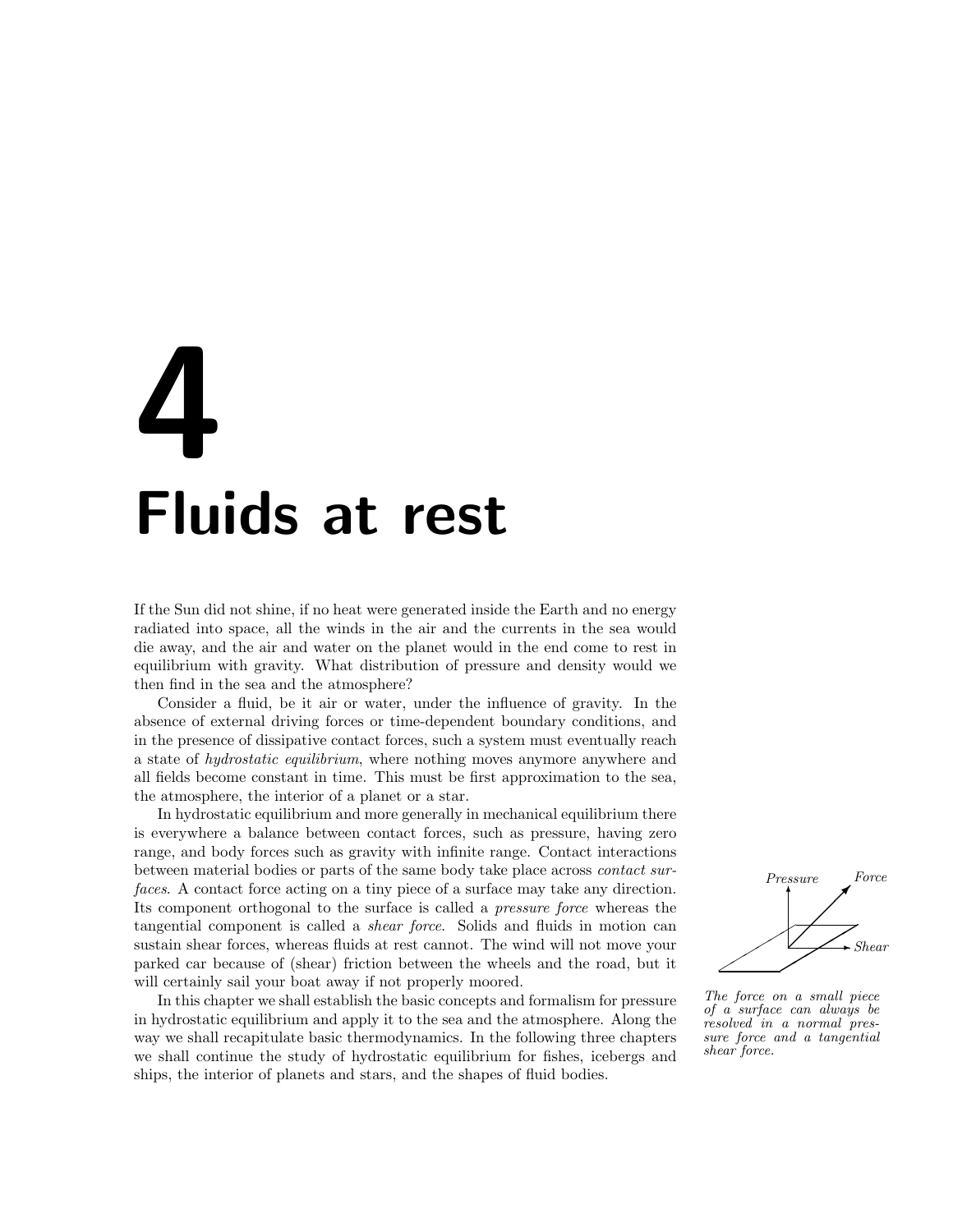# 4.1 Pressure

A fluid at rest can as mentioned only sustain pressure forces. If shear forces arise, the fluid will tend to flow towards a new equilibrium without shear. This expresses the most essential property of fluids and is essentially a definition of what constitutes a macroscopic fluid.

#### Microscopic origin of pressure

At the microscopic level, fluid pressure on a container wall arises from the incessant molecular bombardment of the wall. Consider for example a gas in which the molecules move with some typical velocity  $v$ . A gas molecule impinging the wall tends to be thrown back again and thus gives up at most twice its momentum component normal to the wall. If the gas density is  $\rho$ , we may estimate the mass of the gas that hits a small area A of the wall in a small time interval  $dt$  to be of the order of  $dM \sim \rho A v dt$ . In this estimate we have disregarded that the molecules in fact move in random directions with random velocities. Multiplying with the velocity  $v$  and dividing by  $dt$ , we get a very rough estimate of the amount of momentum transferred to the wall area A per unit of time, i.e. the force  $\mathcal{F} = d\mathcal{P}/dt \sim \rho A v^2$ . Since the force is proportional to the area, it makes good sense to introduce the force per unit of area,  $p = \mathcal{F}/A \sim \rho v^2$ , also called the pressure.

The unit of pressure is pascal  $(\text{Pa} = \text{N/m}^2 = \text{kg/m/s}^2)$ . The air pressure at sea level is a little more than  $10^5$  Pa = 1 bar. The standard pressure at sea level is defined to be 1  $atm = 1013.250$  millibar. Modern meteorologists tend to quote air pressure in hectopascals (hPa) rather than in millibars.

**Example 4.1.1:** Taking the density of air at sea level to be  $\rho \approx 1 \text{ kg/m}^3$  and the molecular velocity to be of the order of the velocity of sound  $v \approx 330$  m/s, our estimate yields  $p \approx 10^5$  Pa  $\approx 1$  atm which is very close to the pressure at sea level. In view of the roughness of the estimate this result must be considered entirely fortuitous.

#### Pressure field

So far we have only defined the pressure acting on the walls of a container. Is it meaningful to speak about pressure in the middle of a fluid far from containing walls? We could of course put in a tiny manometer to measure the pressure, but then we would just obtain the pressure acting on the surface of the manometer, which is another "wall", and not the true internal pressure in the fluid.

In spite of these conceptual difficulties we shall imagine that there is a welldefined pressure field  $p(x)$  everywhere in the fluid and that it acts along the normal to any surface, real or imaginary, in the fluid (Pascal's law). From a molecular point of view, the estimate of the momentum transferred from the material on one side of the surface to the other takes the same form as before.



A molecule elastically reflected by a wall transfers twice its normal momentum component to the wall.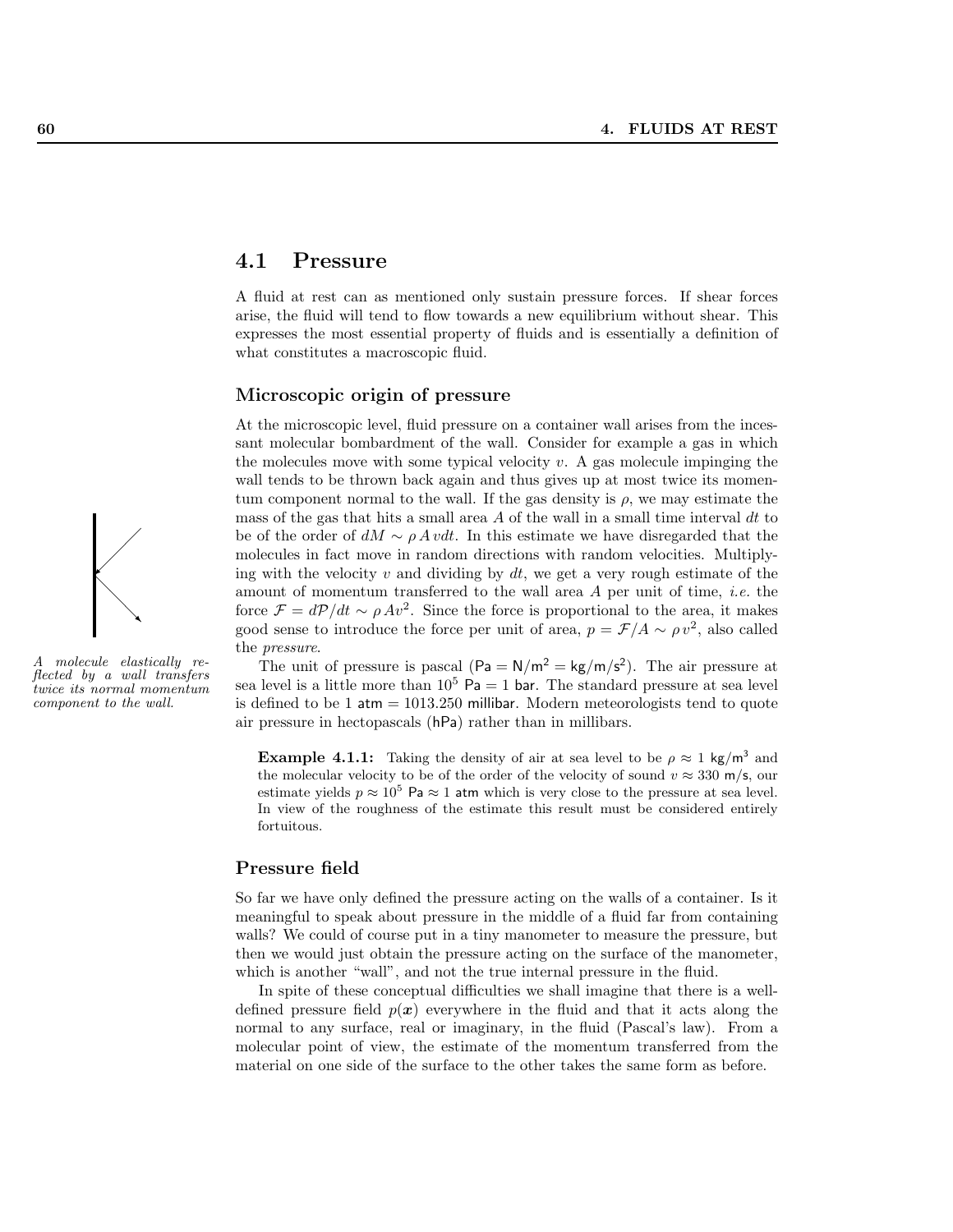#### Incompressible sea

The mass of the water in all the seas is  $M_{\rm sea} \approx 1.7 \times 10^{21}$  kg which is 1/3500 of the Earth itself. Water is a nearly incompressible fluid with almost constant density  $\rho_0 \approx 10^3 \text{ kg/m}^3$ , making the volume of all the seas  $1.7 \times 10^9 \text{ km}^3$ . The surface area of the globe is  $0.51 \times 10^9$  km<sup>2</sup>, so if no continents rose out of the sea, it would cover the planet to a uniform depth of about 3.3 km.

Consider now a vertical box in the sea with cross-sectional area A and height h. In mechanical equilibrium the difference between the pressure  $p$  at the bottom and the pressure  $p_0$  at the top of this box must balance the total weight of the water in the box, or

$$
\rho_0 A h g_0 = pA - p_0 A . \qquad (4-1)
$$

If this equation were not fulfilled, the total force on the column of water would not vanish, and it would have to move. Dividing by the area A the pressure difference between bottom and top of the box becomes,

$$
p - p_0 = \rho_0 g_0 h \tag{4-2}
$$

In a *flat-earth coordinate system* with vertical  $z$ -axis and the surface of the sea at  $z = 0$ , we find by setting  $h = -z$ ,

$$
p = p_0 - \rho_0 g_0 z \t{4.3}
$$

where  $p_0$  is the surface pressure. The pressure thus rises linearly with depth  $-z$ as we dive into the sea. The scale of the pressure increase per unit of depth in  $\frac{The \ f}{system}$ . the sea becomes  $\rho_0 q_0 \approx 100$  hPa/m, corresponding to about 1 atm/10 m. At the deepest point in the sea,  $z \approx -11$  km the pressure is more than 1000 atm. The assumption of constant gravity is well justified even to this depth (it changes by less than 0.5 %), whereas the density of water changes by about 5 % (see section 4.3).

The linear rise of the pressure with depth for an incompressible fluid at rest in constant gravity may immediately be used to calculate the total pressure force on horizontal and vertical container walls. Curved and non-vertical walls require a slightly stronger mathematical formalism which we shall soon set up.

**Example 4.1.2:** Water is stemmed up behind a sluice gate of width  $L$  to height h. On the water surface and on the outer side of the gate there is atmospheric pressure p<sub>0</sub>. On the inside of the gate the pressure is  $p(z) = p_0 + \rho_0 g_0(h - z)$ , so that the total force on the gate becomes

$$
\mathcal{F} = \int_0^h (p(z) - p_0) L dz = \frac{1}{2} \rho_0 g_0 L h^2 \,. \tag{4-4}
$$

Because the pressure rises linearly with depth, this result could have been calculated without an explicit integral. The total force is simply the product of the area of the sluice gate Lh with the average pressure excess  $\langle p - p_0 \rangle = \frac{1}{2} \rho_0 g_0 h$  acting on the gate.



A column of sea water. The pressure difference between bottom and top must carry the weight of the water in the box.



The flat-earth coordinate



Water stemmed up behind a sluice gate. The pressure varies linearly with height z over the bottom.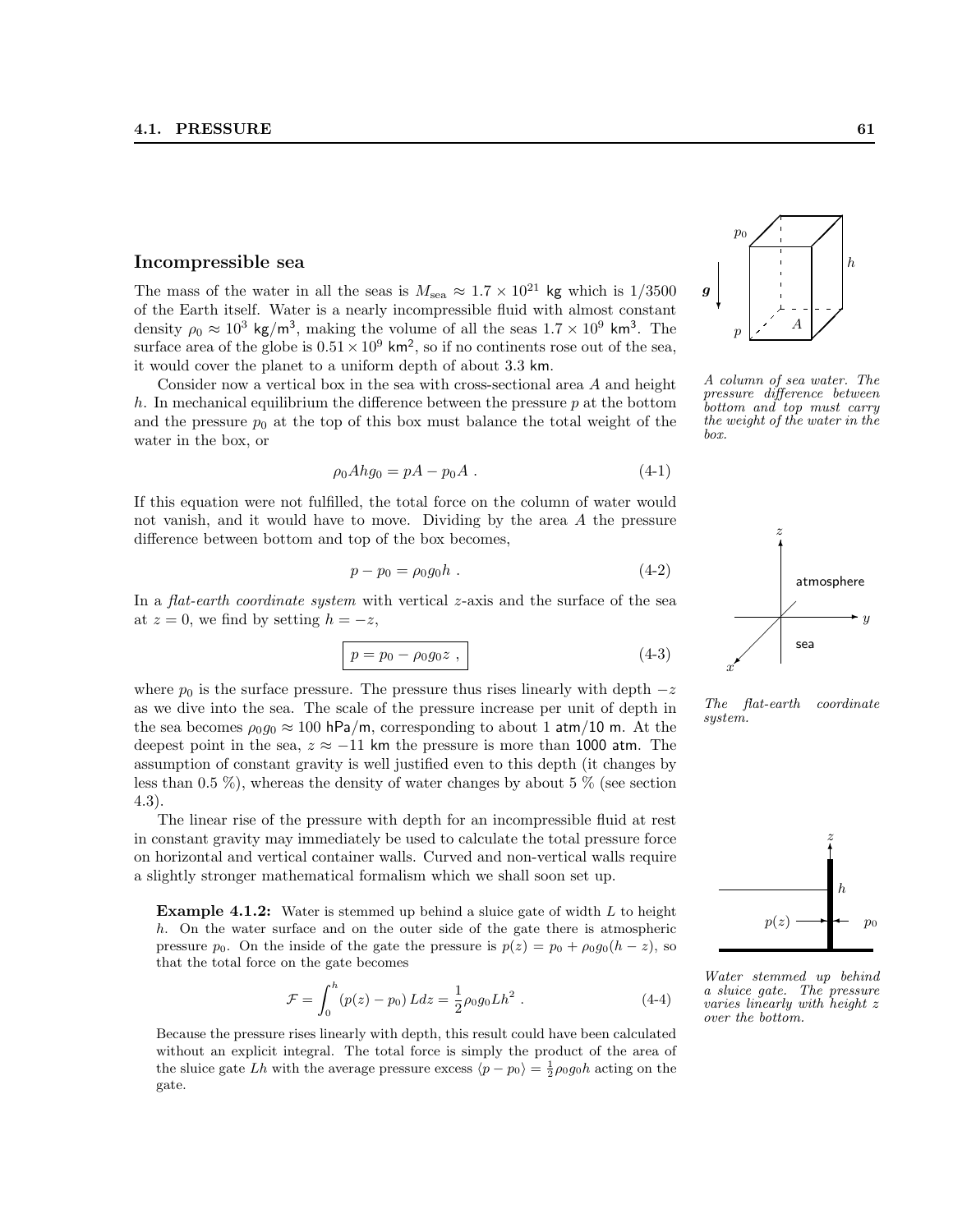#### Incompressible atmosphere?

The mass of the atmosphere is about  $M_{\text{atm}} \approx 5 \times 10^{18}$  kg, which is smaller than a millionth of the mass of the Earth. Since air is highly compressible, it makes little sense to use the above expression (4-3) for the pressure at constant density (except for very small values of  $z$ ). If we anyway do so, we find a pressure which drops linearly with height and reaches zero at

$$
z = h_0 = \frac{p_0}{\rho_0 g_0} \tag{4-5}
$$

Using  $p_0 = 1$  atm and air density  $\rho_0 = 1.2 \text{ kg/m}^3$  we get  $h_0 = 8.6 \text{ km}$ , which is a tiny bit lower than the height of Mount Everest. This is of course meaningless, since climbers have reached the summit of that mountain without oxygen masks. But as we shall see, this height is nevertheless the correct scale for major changes in the atmospheric properties.

## Paradox of hydrostatics

The linear rise of the pressure with depth may, as we have seen, be used to calculate the total pressure force on any vertical container wall. For a curved container wall, like that of an open vase, there seems to be no problem, except handling the necessary mathematics. But if the water column does not reach all the way to the surface, as when you fill a boot with water, what is then the pressure at the flat horizontal bottom? Will it be constant along the bottom as in the open sea, or will it vary? And if it is constant, what is it "up against", since there is only a short column of water above?

The quick answer to this paradox is that the pressure is indeed constant along the horizontal bottom. For if the pressure were lower in the "toe" than in the "heel", there would be unbalanced horizontal pressure forces directed towards the toe acting on a horizontal box of water. But that is not allowed in complete mechanical equilibrium. The only possible conclusion is that the material of the "boot" must supply the necessary forces to compensate for the missing weight of the water column.

## Oriented surfaces

To establish a concise mathematical formalism for pressure we consider a surface S that divides a body into two parts. This surface needs not be a real surface where material properties change dramatically but may just be an imaginary surface separating two parts of the same body from each other. A tiny surface element is characterized by its area  $dS$  and the direction of its normal  $n$ . It is convenient to combine these in the vector surface element

$$
d\mathbf{S} = (dS_x, dS_y, dS_z) = \mathbf{n} \, dS \tag{4-6}
$$

There is nothing intrinsic in a surface which defines the orientation of the normal, *i.e.* whether the normal is really  $n$  and not  $-n$ . A choice must, however, be



the vertical wall of the "boot" rises linearly because it has to carry the weight of the water above, but what about the pressure in the tip of the "toe"?



All normals to an oriented open surface have a con $sistent$  orientation common positive and negative sides.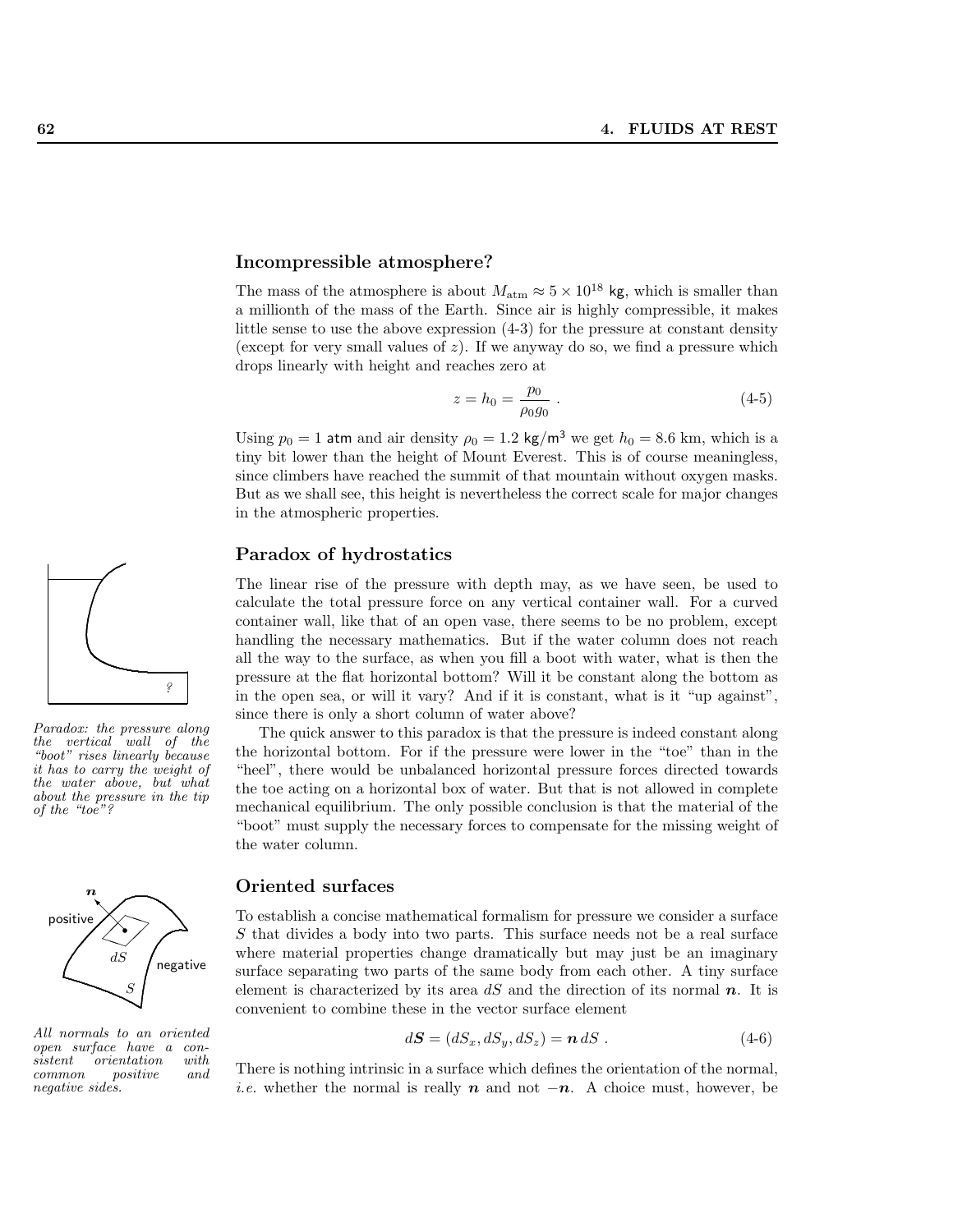made, and having done that, one may call the side of the surface element into which the normal points, positive (and the other of course negative). Usually neighboring surface elements are required to be oriented consistently, *i.e.* with the same positive sides. By universal convention the normal of a closed surface is chosen to be directed out of the enclosed volume, so that the enclosed volume always lies at the negative side of its surface.

#### Formal definition of pressure

The contact forces due to microscopic molecular interactions of electromagnetic origin have a finite range at the molecular scale, but zero range at macroscopic distances. Across a tiny but still macroscopic piece of surface, the number of neighboring molecules participating in the interaction as well as the force they exert may for this reason be expected to be proportional to the area of the surface. In a fluid at rest the only contact force is the pressure force acting along the normal to the surface. The force exerted by the material at the positive side of a surface element on the material at the negative side must therefore be of the form

$$
d\mathcal{F} = -p d\mathcal{S} , \qquad (4-7)
$$

where the coefficient of proportionality  $p$  is called the *pressure*. Convention dictates that a positive pressure exerts a force directed towards the material on the negative side, and that explains the minus sign.

The total pressure force acting on a surface S is obtained by summing up all the little vector contributions from each surface element,

$$
\mathcal{F} = -\int_{S} p \, d\mathbf{S} \; . \tag{4-8}
$$

This is the force which acts on the cork in the champagne bottle, moves the pistons in the cylinders of your car engine, breaks a dam, and sends off a bullet from a canon. It is also this force that lifts fishes, ships, and balloons and thereby cancels their weight so that they are able to float (see chapter 5).

#### Same pressure in all directions?

Newton's third law guarantees that the material on the negative side of a surface element reacts with an equal and opposite force  $-d\mathcal{F} = -p(-dS)$  on the material on the positive side (provided there is no surface tension). Since the surface vector seen from the negative side is  $-dS$ , the above relation shows that the pressure also has the value  $p$  on the negative side of the surface. This is part of a much stronger result, called Pascal's law, which we shall prove below: the pressure in a fluid at rest is independent of the direction of the surface element on which it acts. It implies that pressure cannot depend on the normal  $n$ , but only on the location x of a surface element, and is therefore a true (scalar) field  $p(x)$ .



A volume V defined by the closed surface S has all normals oriented towards the outside.



The force on a vector surface element under positive pressure is directed against the normal.

Blaise Pascal (1623–1662). French mathematician and physicist. Founded probability theory. Constructed what may be viewed as the first digital calculator. He spent his later years with religious thinking in the Cistercian abbey of Port-Royal. More than one property of pressure goes under the name of Pascal's law.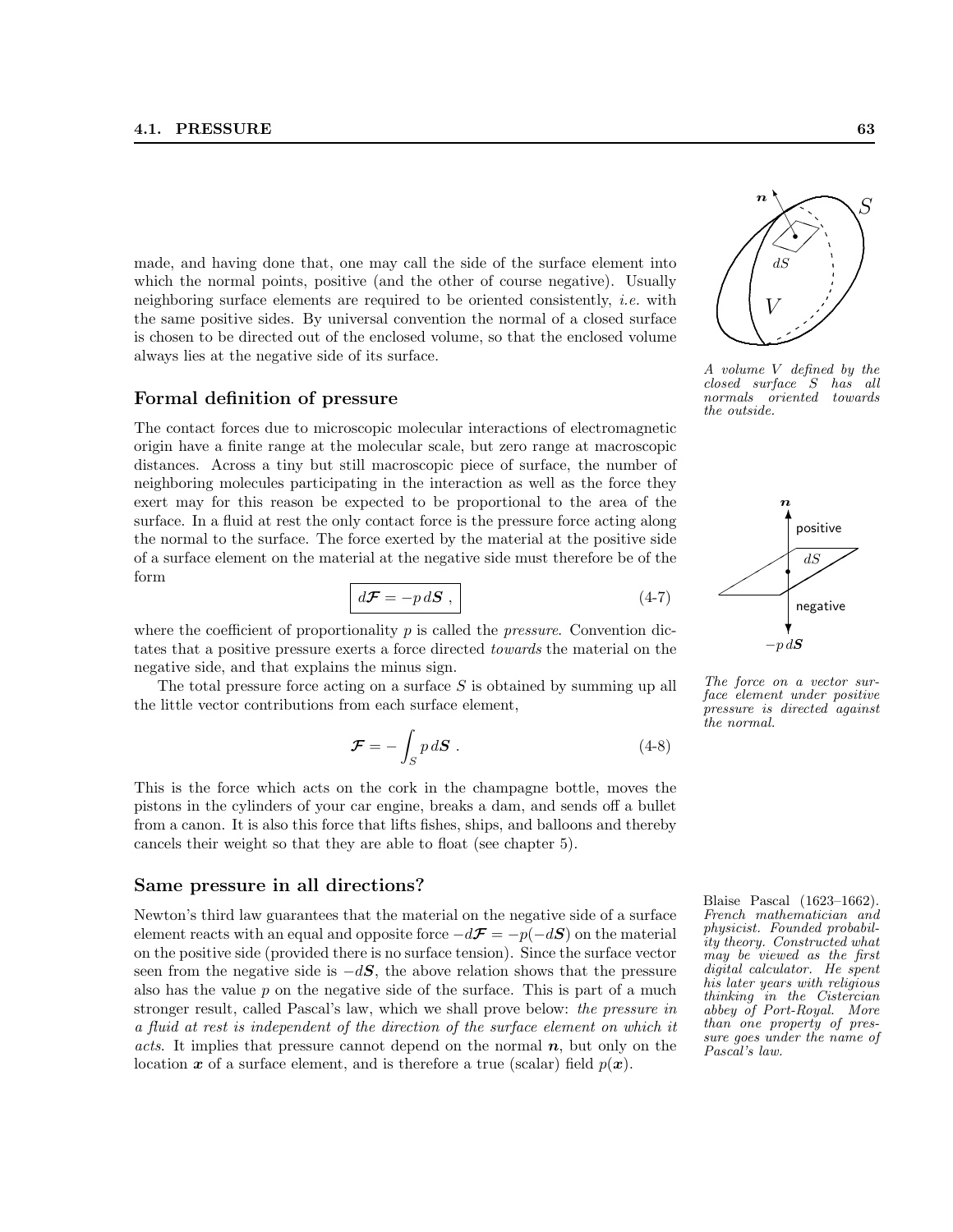

A body in the shape of a  $tetrahedron.$ normals to the sides are all pointing out of the body  $(d\mathbf{S}_x$  is hidden from view). Any body shape can be built up from sufficiently many and sufficiently small tetrahedrons.

The simple reason for pressure being the same in all directions in hydrostatic equilibrium is that the pressure acts on the surface of a body whereas a body force by definition acts on the volume. If we let the body shrink, the contribution from the body force will vanish faster than the contribution from the surface force because the volume vanishes faster than the surface area. In the limit of vanishing body size only the surface force is left, but it must then itself vanish in mechanical (and thus hydrostatic) equilibrium where the total force on all parts of a body must be zero. This argument will now be fleshed out in mathematical detail.

### Proof of Pascal's law

Assume first that the pressure is actually different in different directions. We shall then show that for physical reasons this assumption cannot be maintained. Consider a tiny body in the shape of a tetrahedron with three sides parallel to the coordinate planes. The total pressure force acting on the body is

$$
d\mathcal{F} = -pd\mathbf{S} - p_x d\mathbf{S}_x - p_y d\mathbf{S}_y - p_z d\mathbf{S}_z , \qquad (4-9)
$$

where we have denoted the pressures acting on the different faces of the tetrahedron by p,  $p_x$ ,  $p_y$ , and  $p_z$  and the outwards pointing normals by  $d\mathbf{S}$ ,  $d\mathbf{S}_x$ ,  $d\mathbf{S}_y$ , and  $d\mathbf{S}_z$ . It is sufficient to consider infinitesimal bodies of this kind, because an arbitrary body shape can be put together from these. Each of the three triangles making up the sides of the tetrahedron is in fact the projection of the front face onto that plane. By elementary geometry the areas of the three projected triangles are  $dS_x$ ,  $dS_y$  and  $dS_z$ , so that their vector surface elements become  $d\mathbf{S}_x = (-dS_x, 0, 0), d\mathbf{S}_y = (0, -dS_y, 0),$ and  $d\mathbf{S}_z = (0, 0, -dS_z)$ .

Inserting this in the above equation we find the total force

$$
d\mathcal{F} = ((p_x - p) dS_x, (p_y - p) dS_y, (p_z - p) dS_z) . \qquad (4-10)
$$

In mechanical (hydrostatic) equilibrium, which is all that we are concerned with here, the contact forces must balance body forces (gravity),

$$
d\mathcal{F} + f dV = \mathbf{0} \tag{4-11}
$$

where  $f$  is the density of body forces. The idea is to show that for sufficiently small tetrahedrons the body forces can be neglected and the surface forces  $d\mathcal{F}$  must consequently vanish.

Consider now a geometrically congruent tetrahedron with all lengths scaled by a factor  $\lambda$ . Since the volume scales as the third power of  $\lambda$  whereas the surface areas only scale as the second power, the hydrostatic equation for the scaled tetrahedron becomes  $\lambda^2 d\mathcal{F} + \lambda^3 f dV = 0$  or  $d\mathcal{F} + \lambda f dV = 0$ . In the limit of  $\lambda \to 0$  it follows that the total contact force must vanish, *i.e.*  $d\mathcal{F} = 0$ , and using (4-10) we find

$$
p_x = p_y = p_z = p \t{,}
$$
\t(4-12)

which is *Pascal's law*. As promised, the pressure must indeed be the same in all directions.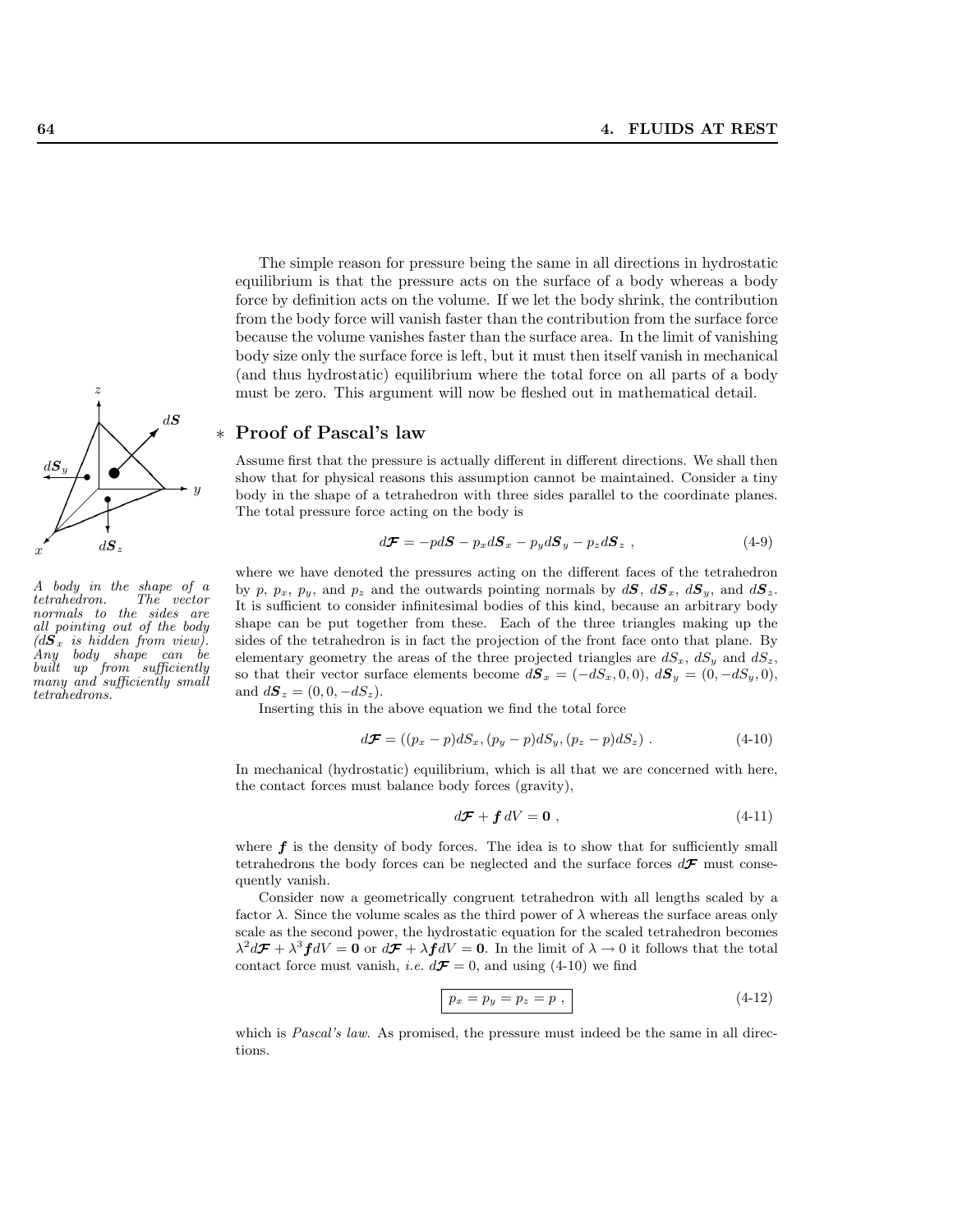# 4.2 Hydrostatic equilibrium

In the preceding section we intuitively used that in a fluid at rest the weight of a vertical column of fluid should equal the difference in pressure forces between bottom and top of the column. We shall now generalize this to an arbitrary macroscopic volume of fluid, often called a control volume. The material in a control volume, fluid or solid or whatever, represents the most general "body" that can be constructed in continuum physics.

Up to this point we have studied only two kinds of forces that may act on the material in a control volume. One is a *body force* described by a force density field f caused by long-range interactions, here gravity  $f = \rho g$ . The other is a contact force, here the pressure field  $p$ , which has zero range and only acts on the surface of the control volume. The total force on the control volume V with surface  $S$  is the sum of two contributions

$$
\mathcal{F} = \int_{V} f \, dV - \oint_{S} p \, d\mathbf{S} \,. \tag{4-13}
$$

The first term is for the case of gravity just the weight of the fluid in the volume and the second is the buoyancy force. The circle in the symbol for the surface integral is only there to remind us that the surface is closed.

#### Global hydrostatic equilibrium equation

In hydrostatic equilibrium, the total force must vanish for any volume of fluid,  $\mathcal{F}=0$ , or

$$
\int_{V} f \, dV - \oint_{S} p \, dS = 0 \quad . \tag{4-14}
$$

This is the *equation of global hydrostatic equilibrium*, which states that buoyancy must exactly balance the total volume force, i.e. the weight. If the cancellation is not exact, as for example when a small volume of water is heated or cooled relative to its surroundings, the fluid must start to move, either upwards if it weighs less than the buoyancy force or downwards if it weighs more.

The problem with the global equilibrium equation is that we have to know the fields  $f(x)$  and  $p(x)$  in advance to calculate the integrals. Sometimes symmetry considerations can get us a long way. In constant gravity, the sea on the flat Earth ought to have the same properties for all  $x$  and  $y$ , suggesting that the pressure  $p = p(z)$  can only depend on the depth z. This was in fact a tacit assumption used in deriving the pressure in the incompressible sea (4-3), and it is not difficult under this assumption to formally derive the same result from the equation of global equilibrium (4-14). But in general we need to establish a local form of the equations for hydrostatic equilibrium, valid in each point  $x$ , to find the fields  $f(x)$  and  $p(x)$ .



A control volume V with its enclosing surface S, a volume element dV and a surface element  $d\mathbf{S}$ .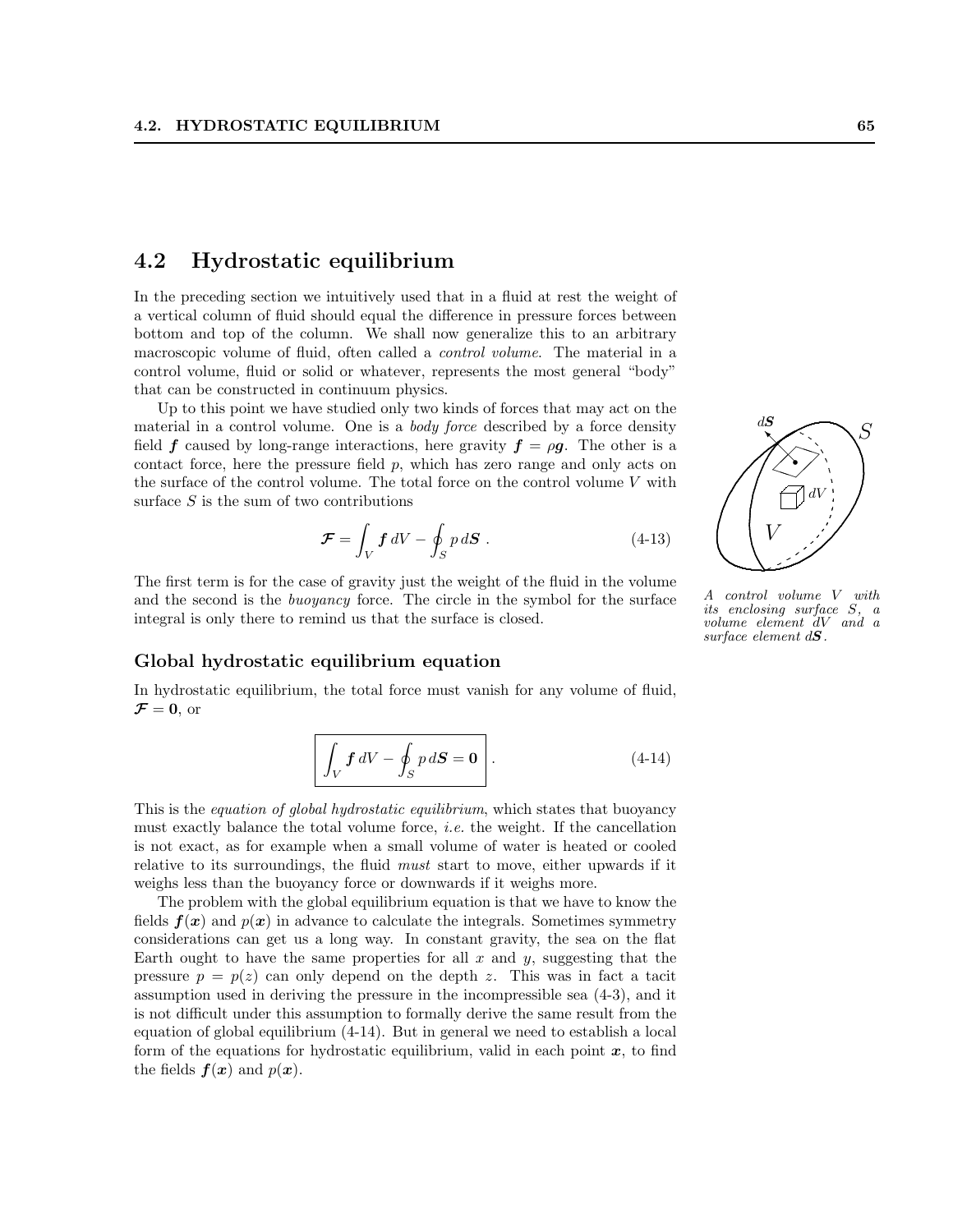

Pressure difference over a small rectangular box.

### Effective force on material particle

A material particle is like any other body subject to pressure from all sides, but being infinitesimal it is possible to derive a general expression for the resultant force. Let us choose a material particle in the shape of a small rectangular box with sides dx, dy, and dz, and thus a volume  $dV = dxdydz$ . Since the pressure is slightly different on opposite sides of the box the resultant pressure force is to leading approximation (in the  $x$ -direction)

$$
d\mathcal{F}_x \approx (p(x,y,z) - p(x+dx,y,z))dydz \approx -\frac{\partial p}{\partial x} dx dydz.
$$

Including the other coordinate directions we obtain

$$
d\mathcal{F} = -\nabla p \, dV \,. \tag{4-15}
$$

The resultant of all pressure forces acting on a tiny material particle is apparently equivalent to a volume force with a density equal to the negative gradient of the pressure. We shall see below that this result does not depend on the shape of the material particle.

If there is also a true volume force,  $f$ , for example gravity  $(f = \rho g)$ , acting on the material, the total force on a material particle becomes

$$
d\mathcal{F} = \mathbf{f}^* dV , \qquad (4-16)
$$

where

$$
f^* = f - \nabla p \tag{4-17}
$$

is called the effective force density.

#### Local hydrostatic equilibrium

In mechanical *(i.e.* hydrostatic) equilibrium, the total force on an arbitrary body has to vanish. Applying this to all the infinitesimal material particles in the body, it follows that the effective density of force must vanish everywhere,  $f^* = 0$ , or

$$
f - \nabla p = 0.
$$
 (4-18)

This is the *local equation of hydrostatic equilibrium*. It is a differential equation valid everywhere in a fluid at rest, and it encapsulates in an elegant way all the physics of hydrostatics.

#### The flat earth

Returning to the case of constant gravity in a flat-earth coordinate system we have  $f = \rho g_0 = \rho(0, 0, -g_0)$  and the local equilibrium equation takes the following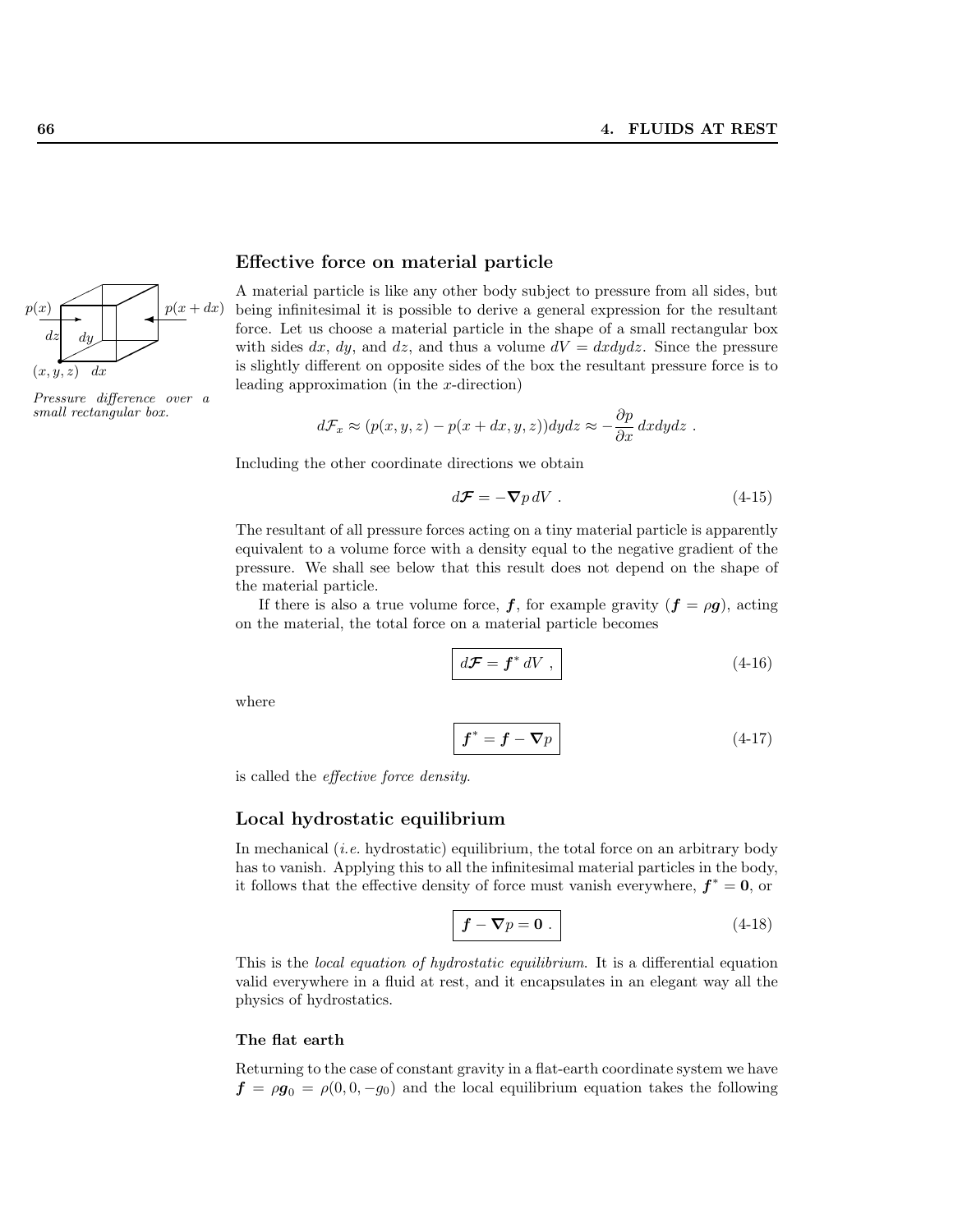form when written out in coordinates,

$$
\frac{\partial p}{\partial x} = 0 \tag{4-19a}
$$

$$
\frac{\partial p}{\partial y} = 0 \tag{4-19b}
$$

$$
\frac{\partial p}{\partial z} = -\rho g_0 \tag{4-19c}
$$

The first two equations tell us that the pressure does not depend on  $x$  and  $y$ , but only on z. This confirms our previous intuition based on symmetry. It also resolves the hydrostatic paradox because we now know that independently of the shape of the container, the pressure will always be the same at a given depth in constant gravity. For the special case of constant density,  $\rho(z) = \rho_0$ , the last equation is immediately integrated to yield the previous result (4-3) for the pressure in the incompressible sea.

# Gauss' theorem

Integrating the effective force over the volume  $V$  we get again the total force

$$
\mathcal{F} = \int_V f^* dV = \int_V f dV - \int_V \nabla p dV,
$$

and comparing with (4-13) we obtain the relation,

$$
\oint_{S} p \, d\mathbf{S} = \int_{V} \mathbf{\nabla} p \, dV \ . \tag{4-20}
$$

Since the pressure can be arbitrary, this must be a purely mathematical relationship between a closed surface integral over an arbitrary function  $p(x)$  and the integral of its gradient  $\nabla p(x)$  over the enclosed volume. The equation is one version of Gauss' theorem which we shall meet in several different guises in the course of this book. Being a mathematical relationship, it is also valid when the volume becomes infinitesimal, confirming that the effective force on a material particle of any shape is  $d\mathcal{F} = -\nabla p \, dV$ .

**Proof:** Consider a volume V described by  $a(x, y) \leq z \leq b(x, y)$  where  $a(x, y)$  and  $b(x, y)$  are two arbitrary functions defined in some area A of the xy-plane. We then find,

$$
\int_{V} \nabla_{z} p \, dV = \int_{A} dx dy \int_{a(x,y)}^{b(x,y)} \frac{\partial p}{\partial z} \, dz
$$
\n
$$
= \int_{A} dx dy (p(b(x,y),x,y) - p(a(x,y),x,y))
$$
\n
$$
= \oint_{S} p(x,y,z) \, dS_{z} .
$$

Arbitrarily shaped volumes may be put together from such volumes.



A volume described by  $a(x, y) \leq z \leq b(x, y).$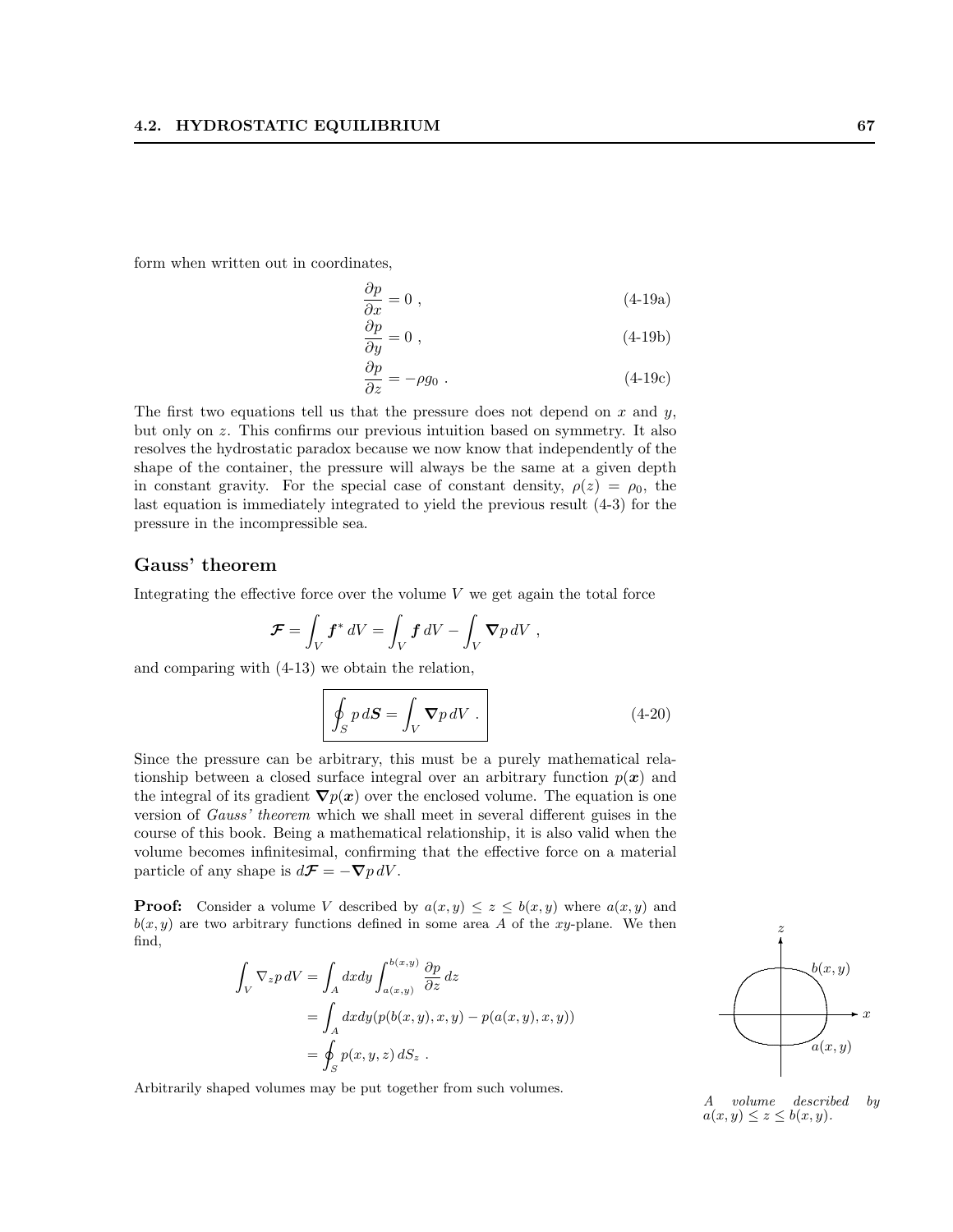#### ∗ Gradient forces?

The local equation of hydrostatic equilibrium  $f = \nabla p$  implies that the curl of the force density must vanish,  $\nabla \times f = 0$  (see problem 2.14). In a gravitational field a material with constant density  $\rho = \rho_0$ , the force density  $\mathbf{f} = \rho_0 \mathbf{g} = -\rho_0 \nabla \Phi$ is evidently a gradient field. We shall see in section ?? that under quite general conditions which are often fulfilled the ratio  $(\nabla p)/\rho$  will always be a gradient field, even when  $\rho$  is not a constant, implying that the equation of hydrostatic equilibrium in a gravitational field,  $\nabla p = \rho g = -\rho \nabla \Phi$ , can be fulfilled.

But what happens if a force, for example  $f = a \times x$ , has a manifestly nonvanishing curl, here  $\nabla \times f = 2a$ ? In that case the only possible conclusion is that hydrostatic equilibrium cannot be established, and the fluid must start to move. This would for example happen in an electrically charged fluid with a magnetic field growing linearly with time. Such a magnetic field would generate a time-independent electric field with non-vanishing curl, and that would indeed accelerate the charged molecules, and thus the fluid.

# 4.3 The equation of state

Mass density, pressure and temperature are thermodynamic quantities that are well-defined as long as we consider spatial volumes containing large numbers of molecules and time intervals much longer than the intervals between molecular collisions. In ordinary equilibrium thermodynamics (see for example [6]), every thermodynamic quantity is assumed to take the same value everywhere in a macroscopic volume. Under very general conditions, there will exist a relation between these quantities,

$$
f(p, \rho, T) = 0 \tag{4-21}
$$

called the equation of state. The actual form of the equation of state depends on the details of the molecular interactions, and the derivation of the equation of state from molecular properties of matter is a subject that falls outside the scope of continuum physics.

In the continuum description of fluids at rest these quantities are allowed to be fields that vary over space, and the equation of state should be understood as a local relation valid in each point of space,

$$
f(p(x), \rho(x), T(x)) = 0.
$$
 (4-22)

The condition of constant density  $\rho(x) = \rho_0$  which we used to calculate the pressure in the sea (4-3) may be viewed as an extreme case of such an equation of state.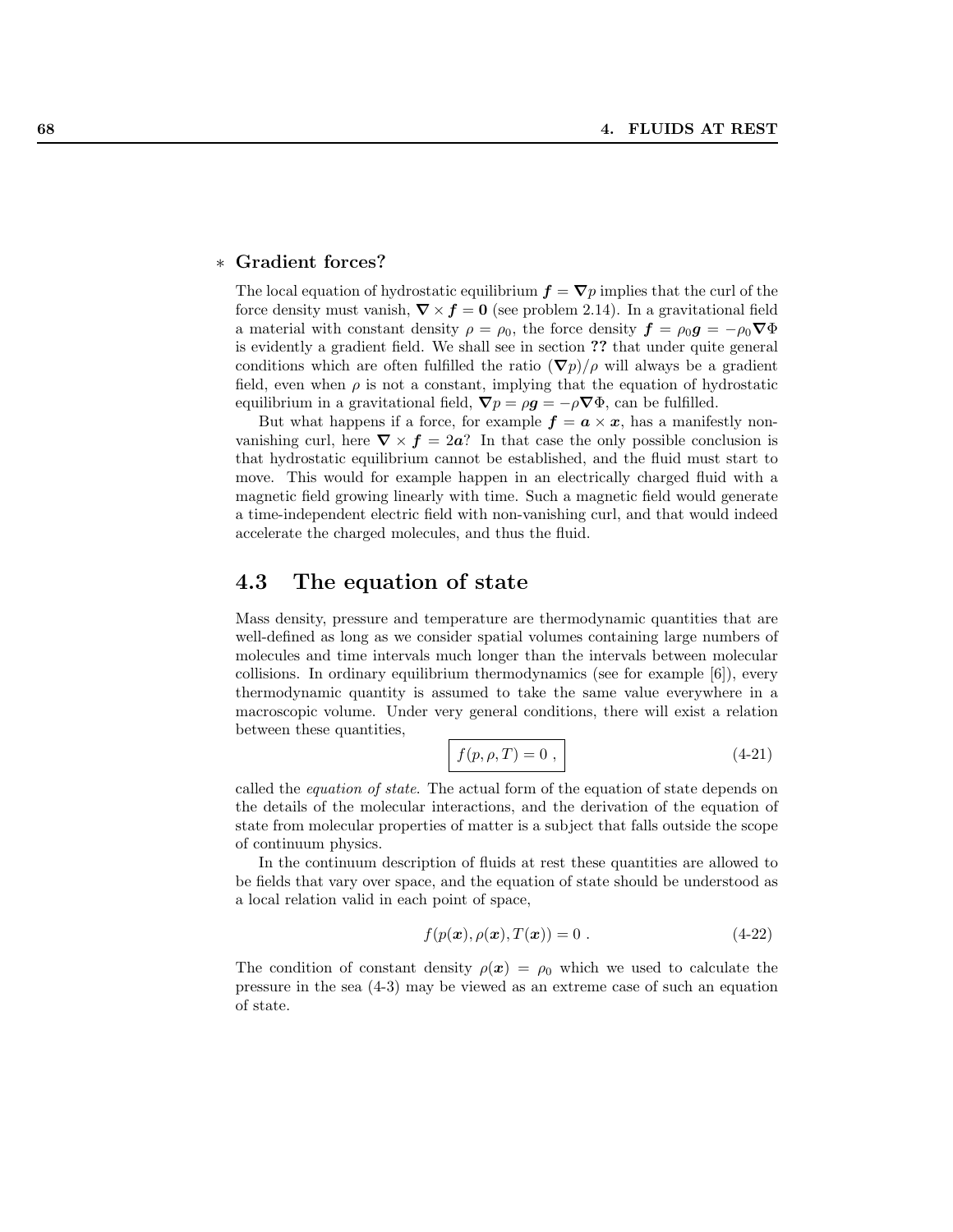## The ideal gas law

The oldest and most famous equation of state is the *ideal gas law*, which is usually presented in the form (credited to Clapeyron (1834))

$$
pV = nRT , \t\t(4-23)
$$

where V is a (small) volume of gas, p its pressure, T its absolute temperature, Benoit Paul Émile Clapeyn the number of moles in the volume, and  $R = 8.31451(6)$  J/K/mol the molar gas constant. A gas obeying this law is said to be ideal or perfect. Using that  $\rho = nM_{\text{mol}}/V$  where  $M_{\text{mol}}$  is the molar mass, we obtain the ideal gas law in the form (4-21),

$$
\frac{p}{\rho} = \frac{RT}{M_{\text{mol}}} \tag{4-24}
$$

The ideal gas law is also valid for mixtures of pure gases, such as air, for which one must use the average molar weight  $M_{\text{air}} = 28.9635 \text{ g/cm}^3$ . Real air is well described by the ideal gas law, but in precise calculations it is necessary to include non-linear corrections (in  $p/T$  or  $T/V$ ) and other corrections due to humidity (see for example [2]).

In section 4.5 we shall review the basic thermodynamics of ideal gases with constant heat capacity.

## Isothermal hydrostatic equilibrium

All materials conduct heat to some extent. A small volume of a fluid at rest is always in thermal contact with the fluid surrounding it and will eventually obtain the same temperature as its environment. If the walls containing a fluid are held at a fixed temperature  $T_0$ , all of the fluid will eventually in arrive in *isothermal* equilibrium with this temperature everywhere,  $T(x) = T_0$ , so that the equation of state simplifies to a relation between pressure and density,

$$
f(p, \rho, T_0) = 0.
$$
 (4-25)

A fluid is said to be in a barotropic state if its pressure like here is a function of the density alone,  $p = p(\rho)$ . This is evidently the case for an ideal isothermal gas which obeys  $p/\rho = \text{const.}$  In section 4.5 we shall meet another barotropic state, the isentropic ideal gas, in which the pressure is proportional to a power of the density,  $p \propto \rho^{\gamma}$ .

#### Isothermal atmosphere

Everybody knows that the atmosphere is not at constant temperature, but if we nevertheless assume it to be, we obtain by combining the equation of hydrostatic equilibrium (4-19) with the ideal gas law (4-24)

$$
\frac{dp}{dz} = -\rho g_0 = -\frac{M_{\text{mol}} g_0}{RT_0} p \tag{4-26}
$$

ron (1799-1864). French engineer and physicist. Formulated the ideal gas law from previous work by Boyle, Mariotte, Charles, Gay-Lussac, and others. Contributed to early thermodynamics by developing on Carnot's work. Defined the concept of reversible transformations and formulated the first version of the Second Law of Thermodynamics. Established what is now called Clapeyron's formula for the latent heat in the change of state of a pure substance.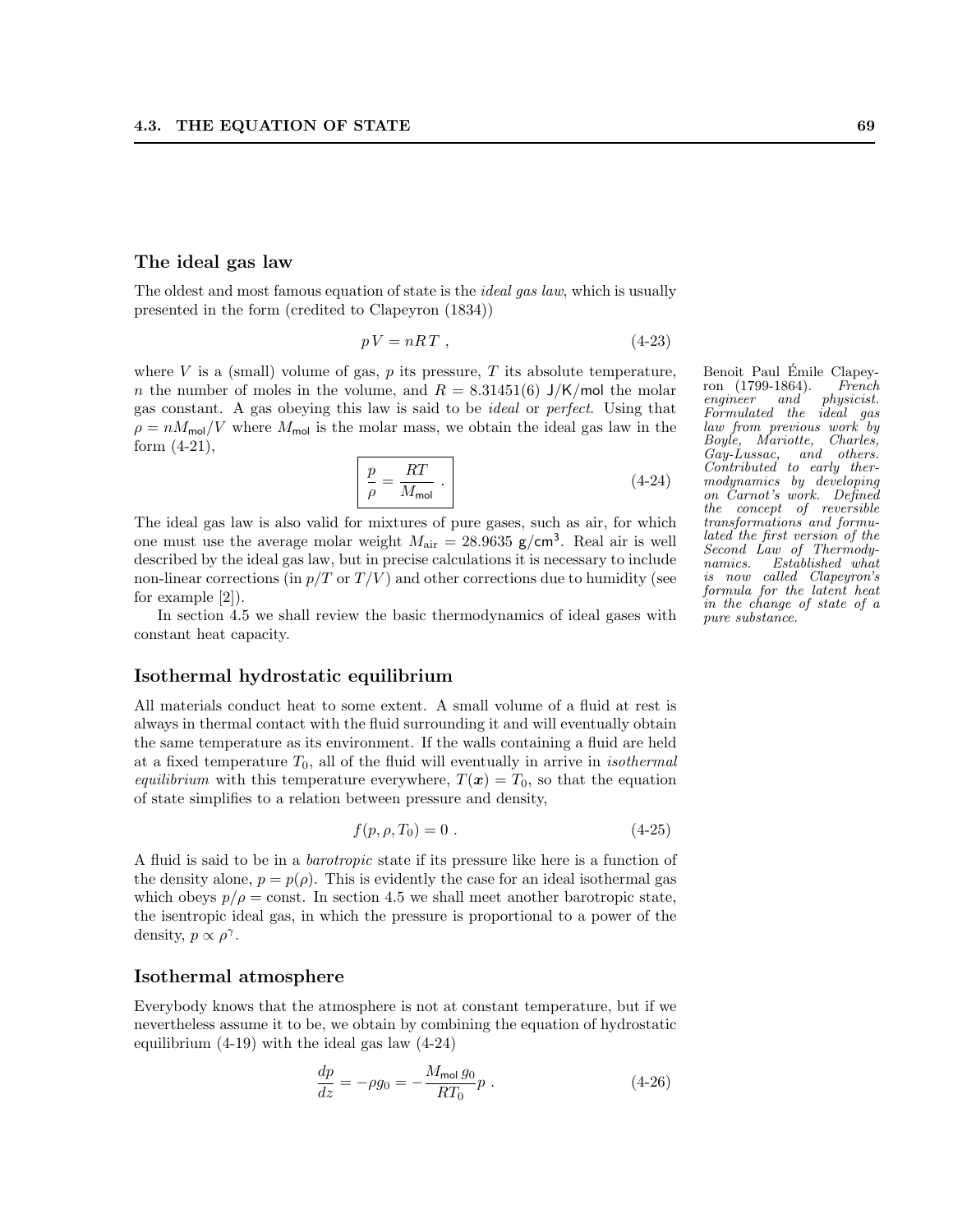With the initial condition  $p = p_0$  for  $z = 0$ , this ordinary differential equation has the solution

$$
p = p_0 e^{-z/h_0} \t{4-27}
$$

where

$$
h_0 = \frac{RT_0}{M_{\text{mol}}g_0} = \frac{p_0}{\rho_0 g_0} \tag{4-28}
$$

In the last step we have used the ideal gas law at  $z = 0$  to replace  $RT_0/M_{\text{mol}} =$  $p_0/\rho_0$ , making the expression for  $h_0$  exactly the same as the scale height (4-5) of the incompressible atmosphere. In the isothermal atmosphere the pressure decreases exponentially with height with the characteristic length scale again set by  $h_0$ , but now the pressure at  $h = h_0$  (cirka the top of Mount Everest) is finite and predicted to be 373 hPa, which is a little more than  $1/3$  of the pressure at sea level. This result is evidently much better than the vanishing pressure predicted by the incompressible model of the atmosphere.

# 4.4 Compressibility

Liquids tend to be rather incompressible, so that a homogenous liquid body may often be assumed to have constant density everywhere and at all time,  $\rho(\mathbf{x}, t) =$  $\rho_0$ . Gases are on the other hand easily compressed with a density that grows with pressure. We shall now make a quantitative definition of compressibility, and then calculate the pressure in the sea under the assumption that water has constant compressibility.

#### Bulk modulus

Consider a fixed amount  $M = \rho V$  of a barotropic fluid with pressure  $p = p(\rho)$ . When the fluid is compressed a bit,  $\delta V < 0$ , the pressure in the fluid must necessarily increase,  $\delta p > 0$ . If this were not the case, pumping your bicycle would take no effort and the piston would be sucked into the air chamber! Since a larger volume compresses proportionally more for a given pressure increase, we define the *bulk modulus* as the pressure increase  $\delta p$  per *fractional* decrease in volume  $-\delta V/V$ , or

$$
K = \frac{\delta p}{-\delta V/V} = \frac{\delta p}{\delta \rho/\rho} = \rho \frac{dp}{d\rho} \,. \tag{4-29}
$$

| In the second step we have used the constancy of the mass to eliminate the                  |
|---------------------------------------------------------------------------------------------|
| volume, $V = M/\rho$ , and in the last we have used that the fluid is barotropic. The       |
| bulk modulus is a measure of <i>incompressibility</i> , and the larger it is, the greater   |
| is the pressure increase that is needed to obtain a given fractional increase in            |
| density, $\delta \rho / \rho$ . As a measure of <i>compressibility</i> one may take $1/K$ . |

For an isothermal ideal gas it follows from the equation of state (4-24) with  $T = T_0$  that  $K = p$ . The bulk modulus of the material of the Earth is plotted in fig. 4.1 and is approximately  $K \approx 4p$ .

| Material               | $K$ [GPa] |
|------------------------|-----------|
| Plain steel            | 205       |
| Nickel                 | 200       |
| Copper                 | 120       |
| Titanium               | 110       |
| <b>Brass</b>           | 100       |
| Zirconium              | 95        |
| Cast iron<br>Aluminium | 90<br>70  |
| Magnesium              | 45        |
| Lead                   | 13        |

Typical values for the bulk modulus of various metals and alloys [3].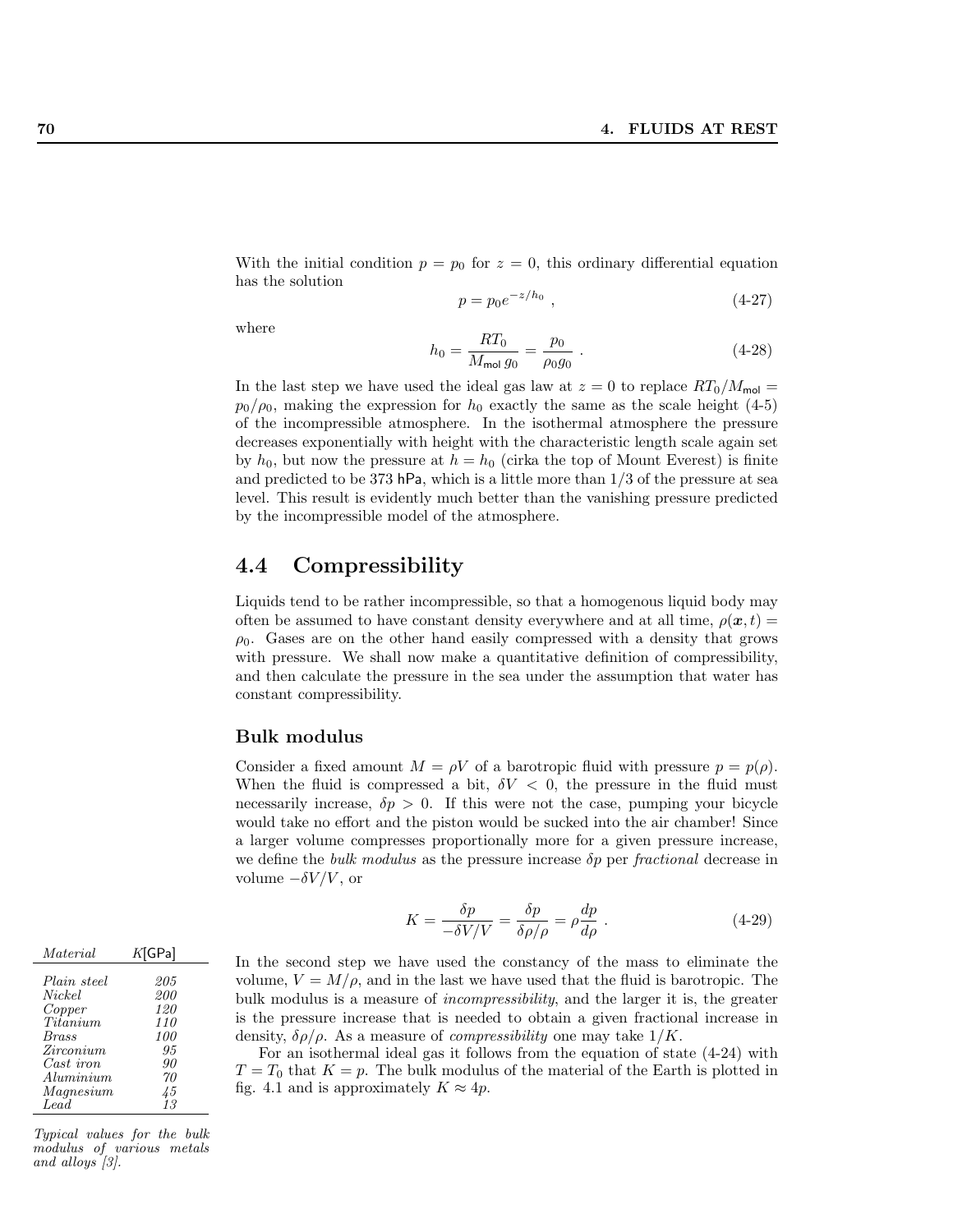

Figure 4.1: Bulk modulus as a function of pressure in the Earth (data from [2]). The surface of the Earth is to the left and the centre to the right in this figure. The pressure is of course expected to rise as one approaches the centre of the Earth, but interestingly it turns out that the the bulk modulus varies approximately linearly with pressure,  $K \approx \gamma p$ , with  $\gamma \approx 4$  (the dashed line). The dramatic change in density at the core/mantle boundary (see fig. 3.1) is barely visible in the bulk modulus.

The definition of the bulk modulus shows that it is measured in the same units as pressure. For air at normal pressure we have  $K \approx 1$  bar, and for sea water we have  $K \approx 23$  kilobar, whereas typical values for metals are of the order of megabars  $(10^{11}$  Pa or 100 GPa). This means that it requires about a million atmospheres of pressure to squash iron. Pumping real iron takes more than muscles!

## Sea with constant compressibility

The bulk modulus of water varies somewhat with pressure, doubling in value between 1 and 3000 atmospheres [2], but we shall nevertheless assume that it is constant,  $K \approx 2.3$  GPa, throughout the sea in order to get an idea of how much sea water is compressed at the bottom. Solving the definition,

$$
\rho \frac{dp}{d\rho} = K \tag{4-30}
$$

for the pressure, we find  $p = K \log \rho + \text{const}$  and inserting this into the hydrostatic equilibrium equation (4-19c), we obtain a differential equation for  $\rho$ ,

$$
\frac{d\rho}{dz} = -\frac{g_0}{K}\rho^2 \tag{4-31}
$$

Solving this equation with the initial condition  $\rho = \rho_0$  for  $z = 0$ , we find

$$
\frac{1}{\rho} = \frac{1}{\rho_0} + \frac{g_0 z}{K} .
$$

Rearranging the terms we finally arrive at,

$$
\rho = \frac{\rho_0}{1 + \frac{z}{h_1}} \,,\tag{4-32a}
$$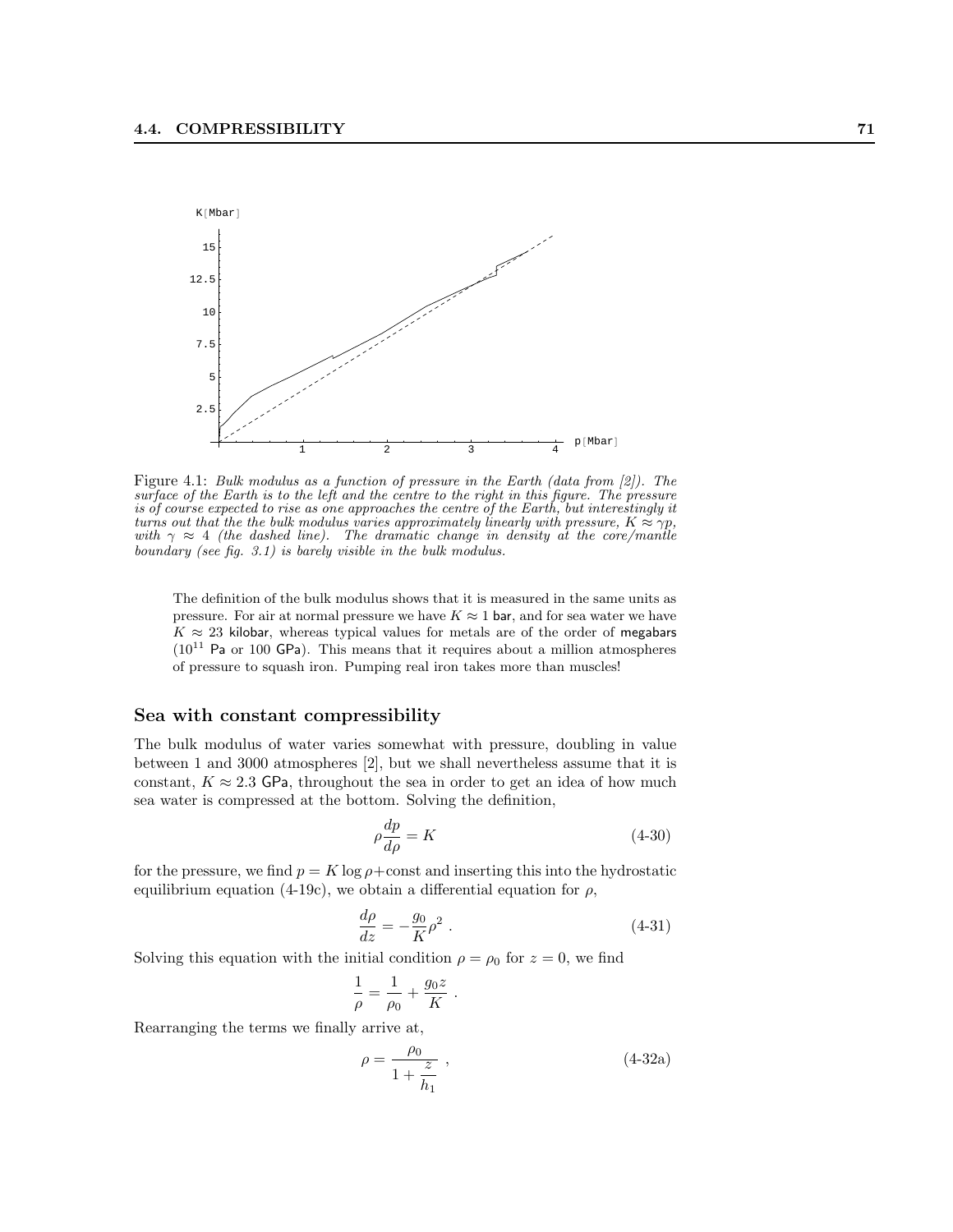

Figure 4.2: Two models of the flat-earth pressure rise in the sea: constant density (dashed) and constant compressibility (fully drawn). In the latter case, there is an unphysical singularity at  $z = -235$  km.

where

$$
h_1 = \frac{K}{\rho_0 g_0} = \frac{K}{p_0} h_0 , \qquad (4-33)
$$

is the characteristic scale for variations in density. The pressure becomes,

$$
p = p_0 - K \log \left( 1 + \frac{z}{h_1} \right) , \qquad (4-34)
$$

where  $p_0$  is the surface pressure.

The weird thing is that at a depth of  $z = -h_1$  both the density and pressure become infinite. The assumption of constant compressibility on a flat Earth apparently implies that the density and pressure will increase and reach an infinite value at a finite depth! This is of course nonsense. Many other properties of water break down long before, so one may use these expressions only as long as the depth is small in comparison with  $h_1$ . When  $|z| \ll h_1$ , we have

$$
\rho \approx \rho_0 \left( 1 - \frac{z}{h_1} \right) \tag{4-35}
$$

For water with  $K \approx 23$  kilobar we get  $h_1 = 235$  km, which is more than 20 times deeper than any of the seas, so the density of water only increases by at most  $1/20 = 5\%$  in the deepest abyss. The pressure only increases by 4 atm (problem 4.4).

**Example 4.4.1:** A flat Earth made of cast iron with density 7.2  $g/cm^3$  would become infinite at a depth of 1275 km which is somewhere in the mantle. For all it is worth (since the material of the Earth does not have constant compressibility, fig. 4.1), the singularity disappears for a spherical Earth (problem 4.4).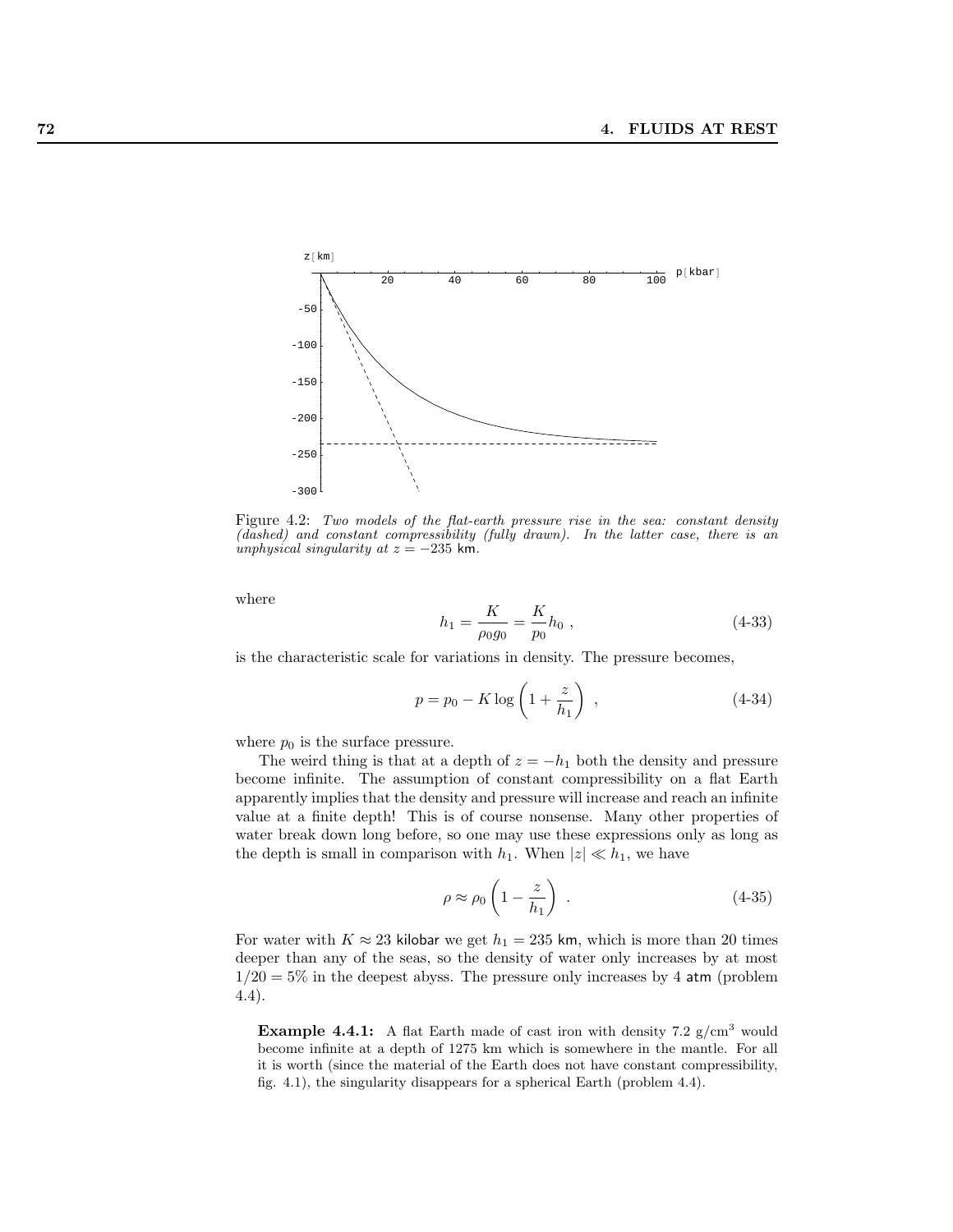# 4.5 Thermodynamics of ideal gases at rest

In the beginning of this chapter we analyzed a simple model of an ideal gas consisting of essentially non-interacting molecules. The pressure was estimated to be  $p \sim \rho v^2$  where  $\rho$  is the mass density and v the typical molecular speed. The equation of state for the ideal gas (4-24) shows that  $T \sim p/\rho \sim v^2$ , or conversely that  $v \propto \sqrt{T}$ , so that the molecular speed only depends on the temperature and not on pressure or density. In this section we shall draw the consequences of this result and along the way recapitulate the conventional thermodynamics of ideal gases. For extensive treatments, see for example [68, 67].

## Internal energy and heat capacity

Consider an amount of an ideal gas with a fixed number of molecules (and thus a fixed mass). Although the gas is macroscopically at rest, it contains an internal energy  $U$  due to the random molecular motion. Since the molecules do not interact, the internal energy is simply the sum of all the molecular kinetic energies, act, the internal energy is simply the sum of  $\mathcal{U} = \sum \frac{1}{2}mv^2$ , which is proportional to T, *i.e.* 

$$
\mathcal{U} = C_V T \;, \tag{4-36}
$$

where the constant of proportionality,  $C_V$ , is independent of the volume and the temperature. To see what this constant means we change the temperature of the gas by  $\delta T$  while keeping its volume fixed. Since no work is performed, and since energy is conserved, the necessary amount of heat is  $\delta Q = \delta U = C_V \delta T$ . Consequently, the amount of heat which must be added per unit of temperature increase is  $C_V = \delta Q/\delta T$ , naturally called the *heat capacity at constant volume*<sup>1</sup>.

If the pressure of the gas instead is kept constant while the temperature is raised by  $\delta T$ , we must also take into account that the volume expands by a certain amount  $\delta V$  and thereby performs work on the surroundings. Using the constancy of the pressure, the work performed by the gas becomes  $p\delta V =$  $\delta(pV) = nR\delta T$ , where we in the last step used the ideal gas law (4-23). Since energy is conserved, the necessary amount of heat is now larger by this work,  $\delta Q = \delta U + p \delta V = (C_V + nR) \delta T$ , where we have also used (4-36). Consequently, the amount of heat which must be added per unit of increase in temperature,  $C_p = \delta Q / \delta T$ , is

$$
C_p = C_V + nR , \t\t(4-37)
$$

called the heat capacity at constant pressure. It is evidently, and for good reason, always larger than  $C_V$ .

<sup>&</sup>lt;sup>1</sup>From the ideal gas law itself, it only follows by thermodynamical reasoning that  $C_V$  =  $(\partial U/\partial T)_V$  is independent of the volume (see [68, p. 154]. The complete constancy of the heat capacity is an extra assumption which is well fulfilled for real gases under normal circumstances.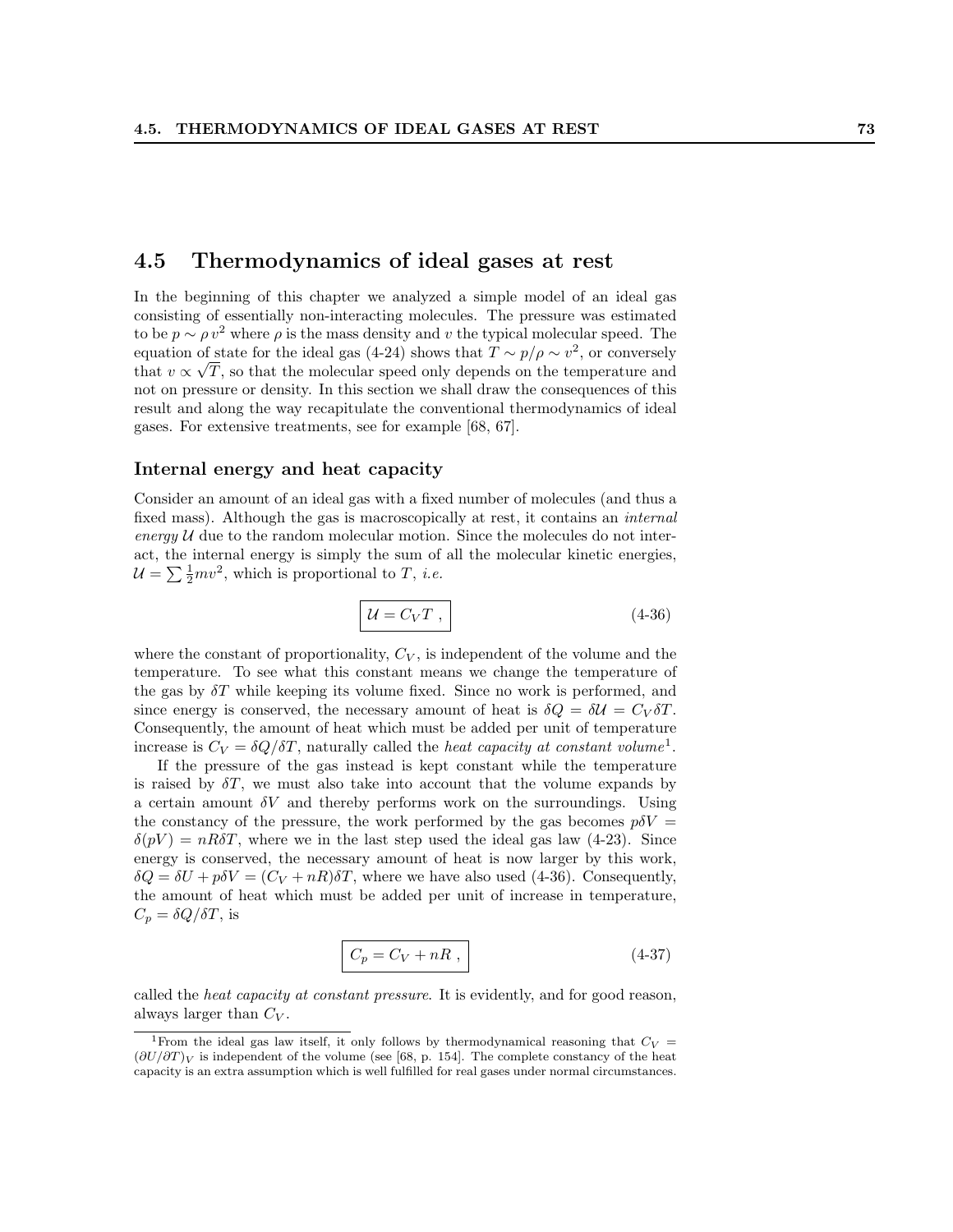#### The adiabatic index

The dimensionless ratio of the heat capacities,

$$
\gamma = \frac{C_p}{C_V} \tag{4-38}
$$

is called the adiabatic index. Using (4-37) we find

$$
C_V = \frac{1}{\gamma - 1} nR , \qquad C_p = \frac{\gamma}{\gamma - 1} nR . \qquad (4-39)
$$

Given the adiabatic index, all thermodynamic quantities for  $n$  moles of an ideal gas are completely determined.

Kinetic gas theory teaches us that  $\gamma = 1+2/m$  where m is the number of motional degrees of freedom of the molecules. For monatomic gases the only degrees of freedom are the center of mass velocity, implying  $m = 3$  and  $\gamma = 5/3$ . For diatomic gases such as air there are two extra rotational degrees of freedom for rotations orthogonal to the molecular axis (rotations around the molecular axis are not excited at normal temperatures), so that  $m = 5$  and  $\gamma = 7/5$ . Finally, for multiatomic gases there are three extra rotational degrees of freedom, leading to  $m = 6$  and  $\gamma = 4/3$ . These values agree decently with empirical results.

## Entropy of an ideal gas

In general, when neither the volume nor the pressure are kept constant, the heat that must be added to the system in an infinitesimal process is,

$$
\delta Q = \delta U + p \delta V = C_V \delta T + nRT \frac{\delta V}{V} . \qquad (4-40)
$$

It is a mathematical fact that there exists no function,  $Q(T, V)$ , which has this expression as differential (see problem 4.11). It may on the other hand be directly verified (by insertion) that

$$
\delta S = \frac{\delta Q}{T} = C_V \frac{\delta T}{T} + nR \frac{\delta V}{V} , \qquad (4-41)
$$

can be integrated to yield a function,

$$
S = C_V \log T + nR \log V + \text{const} , \qquad (4-42)
$$

called the entropy of the amount of ideal gas. The entropy is only defined up to an arbitrary constant.

The entropy of the gas is, like its energy, an abstract quantity which cannot be directly measured. But since both quantities depend on the measurable thermodynamic quantities,  $\rho$ ,  $p$ , and T, that characterize the state of the gas, we can calculate the value of energy and entropy in any state. But why bother to do so at all?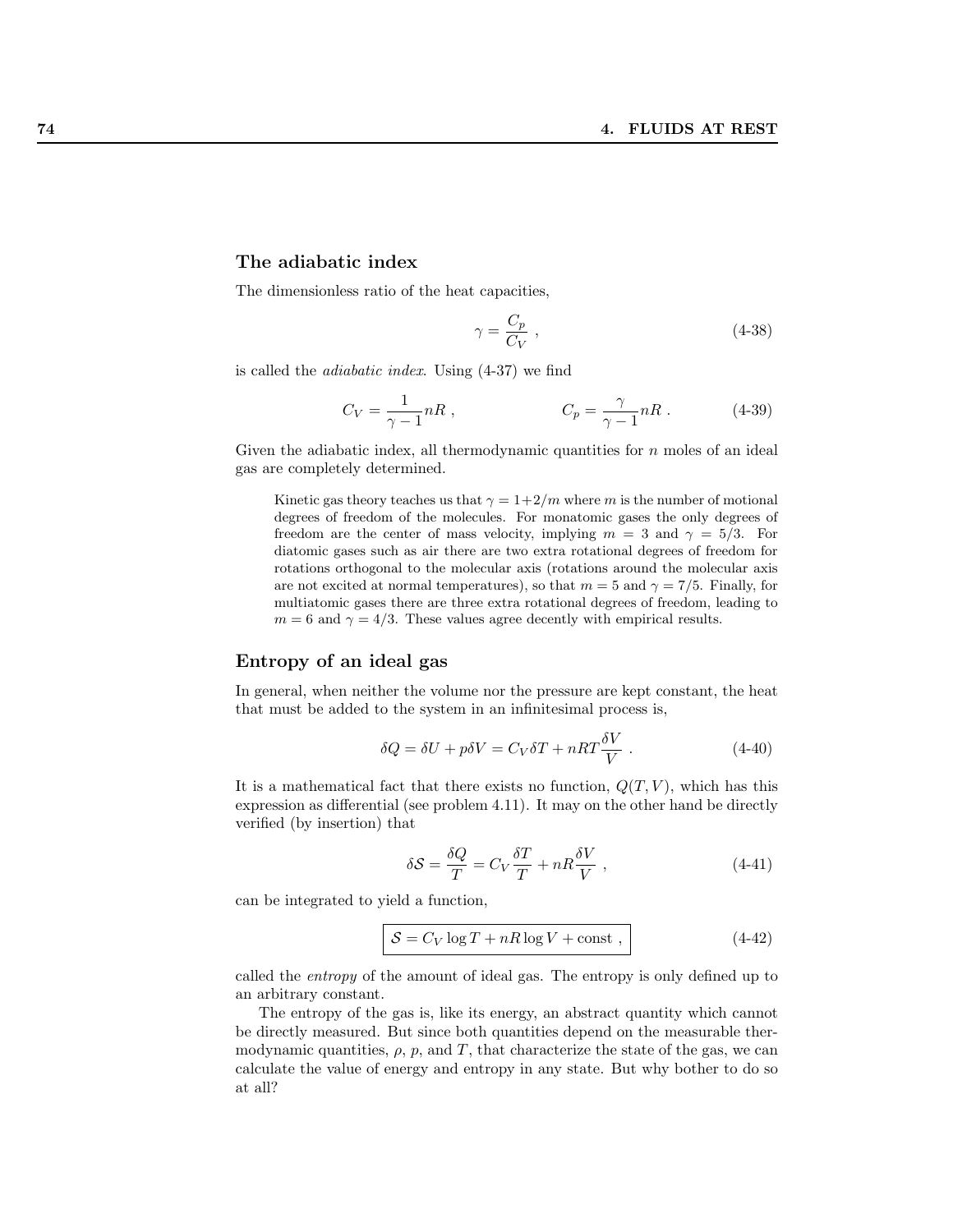The reason is that the two major laws of thermodynamics are formulated for the energy and entropy. Both laws concern processes that may take place in an isolated system which is not allowed to exchange heat with the environment or perform work on it. The First Law states that the energy is unchanged under any James Prescott Joule (1818 process in an isolated system. This implies that the energy of an open system can only change by exchange of heat or work with the environment. We actually used this law implicitly in deriving the heat capacities and the entropy. The Second Law states that the entropy cannot decrease. In the real world, the entropy of an isolated system must in fact grow. Only if all the processes taking place in the system are completely reversible at all times, will the entropy stay constant. Reversibility is an ideal which can only be approached by very slow quasistatic processes, consisting of infinitely many infinitesimal reversible steps. Essentially all real-world processes are irreversible to some degree.

Example 4.5.1 (Joule's expansion experiment): An isolated box of volume  $V$  contains an ideal gas in a walled-off compartment of volume  $V_0$ . When the wall is opened, the gas expands into vacuum and fills the full volume  $V$ . Since the box is isolated from the environment, and since the internal energy only depends on the temperature, it follows from the First Law that the temperature must be the same before and after the event. The change in entropy then becomes  $\Delta S = (C_V \log T + nR \log V) - (C_V T + nR \log V_0) = nR \log(V/V_0)$  which is evidently positive (because  $V/V_0 > 1$ ). This result agrees with the Second Law, which thus appears to be unnecessary.

The strength of the Second Law becomes apparent when we ask the question of whether the air in the box could ever — perhaps by an unknown process to be discovered in the far future — by itself enter the compartment of volume  $V_0$ , leaving vacuum in the box around. Since that would entail a negative change in entropy, which is forbidden by the Second Law, it never happens. This is also why a scrambled egg never spontaneously unscrambles again.

#### Isentropic processes

Any process in an open system which does not exchange heat with the environment is said to be adiabatic. If the process is furthermore reversible, it follows that  $\delta Q = 0$  in each infinitesimal step, so that the  $\delta S = \delta Q/T = 0$ . The entropy (4-42) must in other words stay constant in any reversible, adiabatic process. Such a process is for this reason called isentropic.

By means of the adiabatic index (4-38) we may write the entropy (4-42) as,

$$
S = C_V \log (TV^{\gamma - 1}) + \text{const} \tag{4-43}
$$

From this it follows that

$$
TV^{\gamma - 1} = \text{const} \tag{4-44}
$$

for any isentropic process in an ideal gas. Using the ideal gas law to eliminate  $V \sim T/p$ , this may be written equivalently as,

$$
T^{\gamma}p^{1-\gamma} = \text{const} \tag{4-45}
$$

1889). English physicist. Gifted experimenter who as the first demonstrated the equivalence of mechanical work and heat, a necessary step on the road to the First Law. Demonstrated (in continuation of earlier experiments by  $\ddot{G}ay-Lussac)^{\dagger}$  that the irreversible expansion of a gas into vacuum does not change its temperature.



A compartment of volume V<sup>0</sup> inside an isolated box of volume  $V$ . Initially, there is vacuum in the box, and the compartment contains an ideal gas. When the wall breaks, the gas expands by itself to fill the whole box. The reverse process never happens by itself.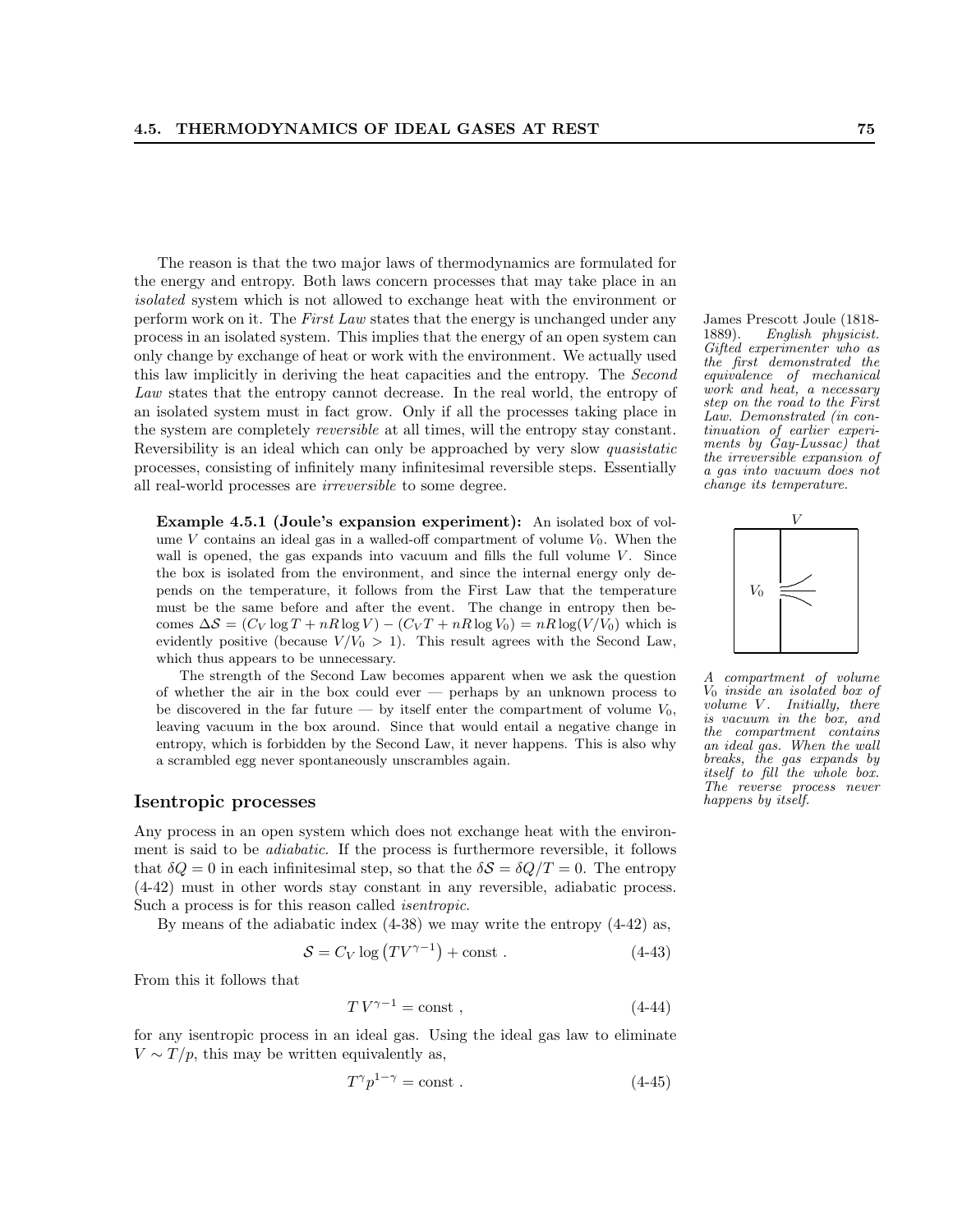Eliminating instead  $T \sim pV$ , the isentropic condition takes its most common form,

$$
pV^{\gamma} = \text{const.}
$$
 (4-46)

Notice that the constants are different in these three equations.

**Example 4.5.2:** When the air in a bicycle pump is compressed from  $V_0$  to  $V_1$  (while you block the valve with your finger), the adiabatic law implies that  $p_1 V_1^{\gamma} = p_0 V_0^{\gamma}$ . For  $p_0 = 1$  atm and  $V_1 = V_0/2$  we find  $p_1 = 2.6$  atm. The temperature simultaneously rises about 100 degrees, but the hot air quickly becomes cold again during the backstroke. One may wonder why the fairly rapid compression stroke may be assumed to be reversible, but as long as the speed of the piston is much smaller than the velocity of sound, this is in fact a reasonable assumption. Conversely, we may conclude that the air expands with velocity close to the speed of sound when the wall is opened in example 4.5.1.

#### Isothermal versus isentropic bulk modulus

We have formerly seen that the bulk modulus of a strictly isothermal ideal gas with  $p = \rho RT_0/M_{\text{mol}}$  is equal to the pressure,

$$
K_T = \rho \left(\frac{\partial p}{\partial \rho}\right)_T = p \tag{4-47}
$$

Here the index  $T$  (in the usual thermodynamic way of writing derivatives) signals that the temperature must be held constant while we differentiate.

In terms of the mass density  $\rho = M/V$ , the isentropic condition may be written in any of three different ways (with three different constants),

$$
p\rho^{-\gamma} = \text{const} , \qquad T\rho^{1-\gamma} = \text{const} , \qquad T^{\gamma}p^{1-\gamma} = \text{const} .
$$
 (4-48)

Using the first we find the isentropic bulk modulus of an ideal gas,

$$
K_S = \rho \left(\frac{\partial p}{\partial \rho}\right)_S = \gamma p \tag{4-49}
$$

where the index  $S$  now signals that the entropy must be held constant. The distinction between the isothermal and isentropic bulk modulus is necessary in all materials, but for nearly incompressible liquids there is not a great difference between  $K_S$  and  $K_T$ .

Among Isaac Newton's great achievements was the first calculation of the speed of sound in air, using essentially the ideal gas law with constant temperature. His result did not agree with experiment, because normal sound waves oscillate so rapidly that compression and expansion are essentially isentropic processes. In section 15.2 we shall find that the speed of sound is  $c = \sqrt{K/\rho}$ , such that the ratio between the isentropic and isothermal sound velocities is  $c_s/c_T = \sqrt{\gamma}$ . For air with  $\gamma \approx 1.4$  this amounts to an 18% error in the sound velocity. Much later in 1799, Laplace derived the correct value for the speed of sound.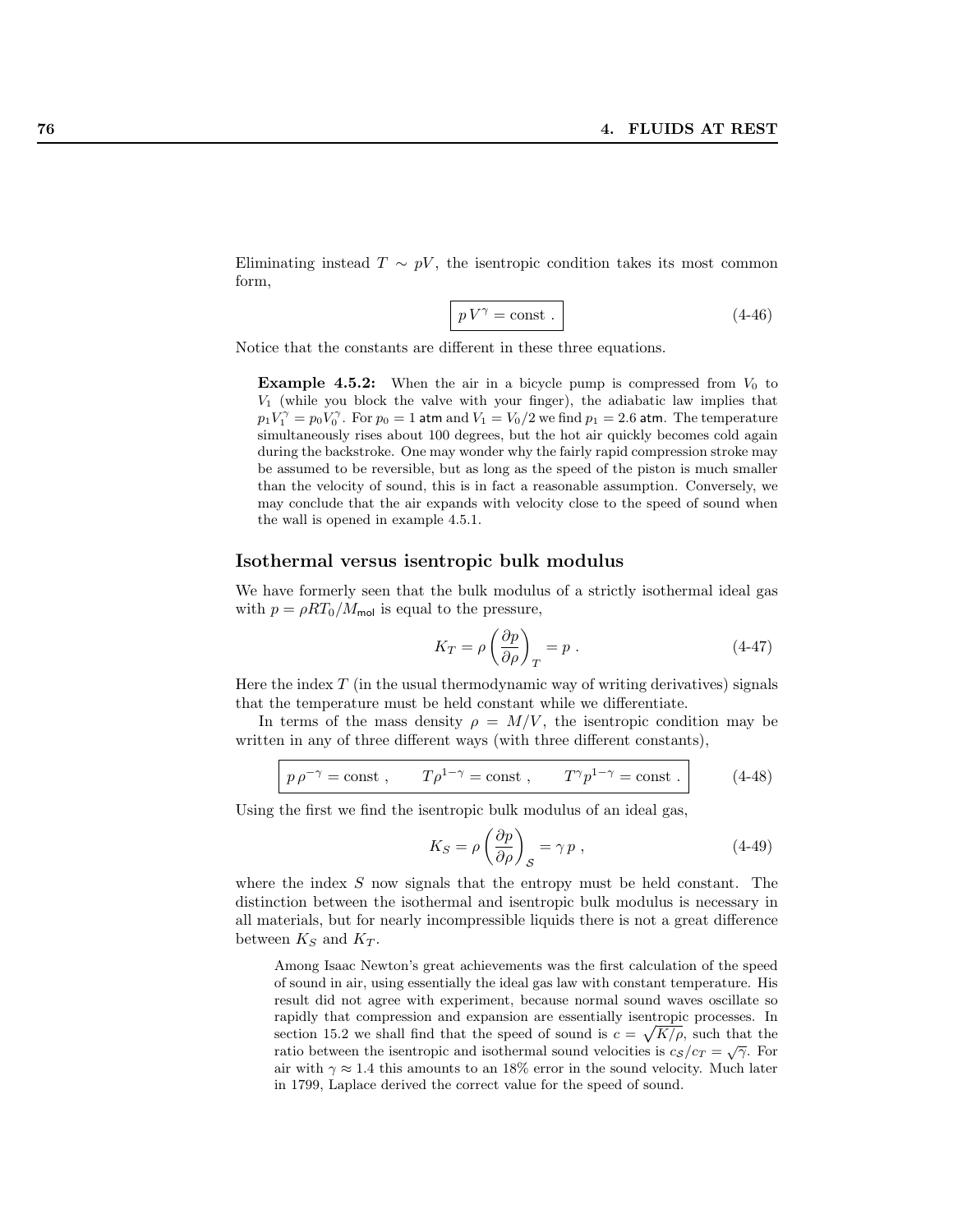### Specific quantities

In classical thermodynamics we always think of a macroscopic volume of matter with the same thermodynamic properties throughout the volume. Volume, mass, energy, entropy, and the specific heats are all extensive quantities, meaning that the amount of any such quantity in a composite system is the sum of the amounts in the parts. Pressure, temperature, and density are in contrast intensive quantities, that may not be added when a system is put together from its parts.

In continuum physics, an intensive quantity becomes a field that may vary from place to place, whereas an extensive quantity becomes an integral over the density of the quantity. Since a material particle with a fixed number of molecules has a fixed mass (subject to the reservations set down in chapter 1), the natural field to introduce for an extensive quantity like the energy is the specific internal energy,  $u = d\mathcal{U}/dM$ , which is the amount of energy per unit of mass in the neighborhood of a given point. The actual energy density becomes  $d\mathcal{U}/dV = \rho u$ , and the total energy in a volume

$$
\mathcal{U} = \int_{V} \rho \, u \, dV \tag{4-50}
$$

The specific energy is an intensive quantity like temperature, pressure or density.

Similarly, we define the *specific heat* as the local heat capacity per unit of mass. Since the heat capacities (4-39) of an ideal gas are directly proportional to the mass  $M = nM_{\text{mol}}$ , the specific heats of an ideal gas become,

$$
c_V = \frac{1}{\gamma - 1} \frac{R}{M_{\text{mol}}}, \qquad c_p = \frac{\gamma}{\gamma - 1} \frac{R}{M_{\text{mol}}} \tag{4-51}
$$

They are constants which only depend on the properties of the gas. For air we have  $c_V = 718 \text{ J/K/kg}$  and  $c_p = 1005 \text{ J/K/kg}$ . From (4-36) we obtain after dividing by M,

$$
u = c_V T \tag{4-52}
$$

The specific energy of an ideal gas is the specific heat times the absolute temperature.

Finally, we define the *specific entropy*,  $s = dS/dM$ , from which the total entropy may be calculated as an integral,

$$
S = \int_{V} \rho s \, dV \,. \tag{4-53}
$$

For an ideal gas, the specific entropy is obtained by dividing  $(4-43)$  by  $M =$  $nM_{\text{mol}}$ . It may be written in three different forms related by the ideal gas law,

$$
s = c_V \log \left( T \rho^{1-\gamma} \right) + \text{const}
$$
\n
$$
(4-54a)
$$
\n
$$
(4-54a)
$$

$$
= c_V \log (T^{\gamma} p^{1-\gamma}) + \text{const}
$$
 (4-54b)

$$
= c_V \log (p \rho^{-\gamma}) + \text{const.}
$$
 (4-54c)

Notice, however, that the constants are different in the three cases.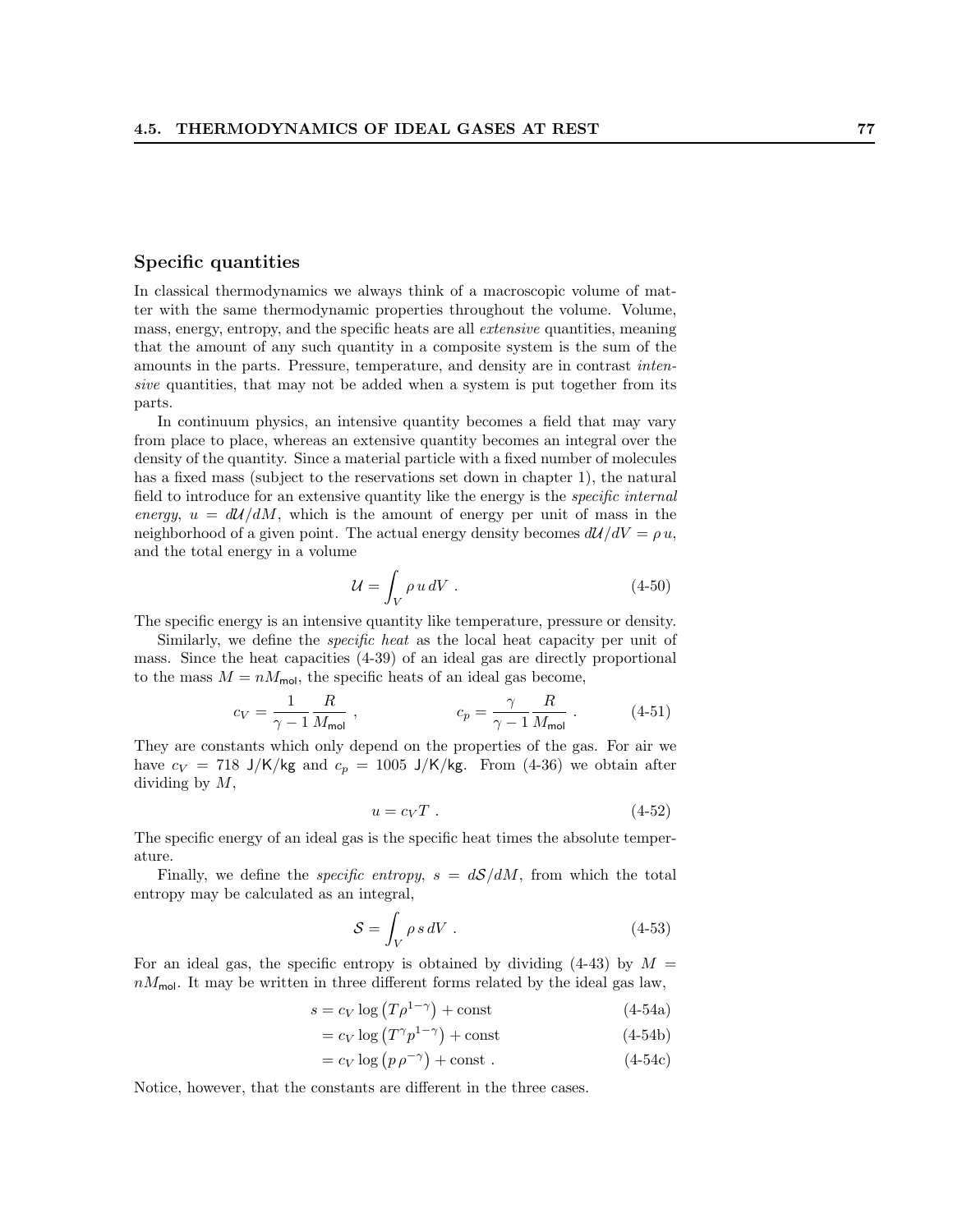

Swapping air masses from different heights. If the air has temperature  $T_0$  before the swap, the swapped air would be warmer  $T_1 > T_0$  or  $\text{colder } T_2 < T_0.$ 

# 4.6 The homentropic atmosphere

The assumption that the temperature is the same everywhere in the atmosphere is certainly wrong, as anyone who has ever flown in a modern passenger jet can testify. Temperature falls with height instead of staying constant. So the atmosphere is not in isothermal equilibrium, and this is perhaps not so surprising, since the "container walls" of the atmosphere, the ground and outer space, are not at the same temperature. There must be a heat flow through the atmosphere between the ground and outer space, maintained by an inflow of solar radiation and an outflow of geothermal energy. But air is a bad conductor of heat, so although heat conduction does play a role, it is not directly the cause of the temperature drop in the atmosphere.

Of much greater importance are the indirect effect of solar heating, the convection which creates air currents, winds, and local turbulence, continually mixing different layers of the atmosphere. The lower part of the atmosphere, the troposphere, is quite unruly and vertical mixing happens at time scales that are much shorter than the time scales necessary for reaching isothermal equilibrium. There is in fact no true hydrostatic equilibrium state for the real atmosphere. Even if we disregard large-scale winds and weather systems, horizontal and vertical mixing always takes place at small scales, and a realistic model of the atmosphere must take this into account.

#### A thought-experiment

Let us imagine that we take a small blob of air and exchange it with another blob of air of the same mass, but taken from a different height with a different volume and pressure. In order to fill out the correct volume, one air mass would have to be compressed and the other expanded. If this is done quickly, there will be no time for heat exchange with the surrounding air, and one air mass will consequently be heated up by isentropic compression and the other cooled down by isentropic expansion. If the atmosphere initially were in isothermal equilibrium, the temperature of the swapped air would not be the same as the temperature of the surrounding air, and the atmosphere would be brought out of equilibrium.

If, however, the surrounding air initially had a temperature distribution, such that the swapped air after the expansion and compression would arrive at the correct temperatures of the new surroundings, a kind of thermodynamic "equilibrium" could be established, in which the omnipresent local mixing had essentially no effect. Intuitively, it is reasonable to expect that the end result of fast local mixing and slow heat conduction might be precisely such a state. It should however not be forgotten that this state is not a true equilibrium state but rather a dynamically balanced state depending on the incessant motion in the atmosphere.

In this state, the movement of a small blob followed by compression or expansion is essentially a reversible, adiabatic process. This implies that the local entropy per unit of mass, the specific entropy, has to be the same throughout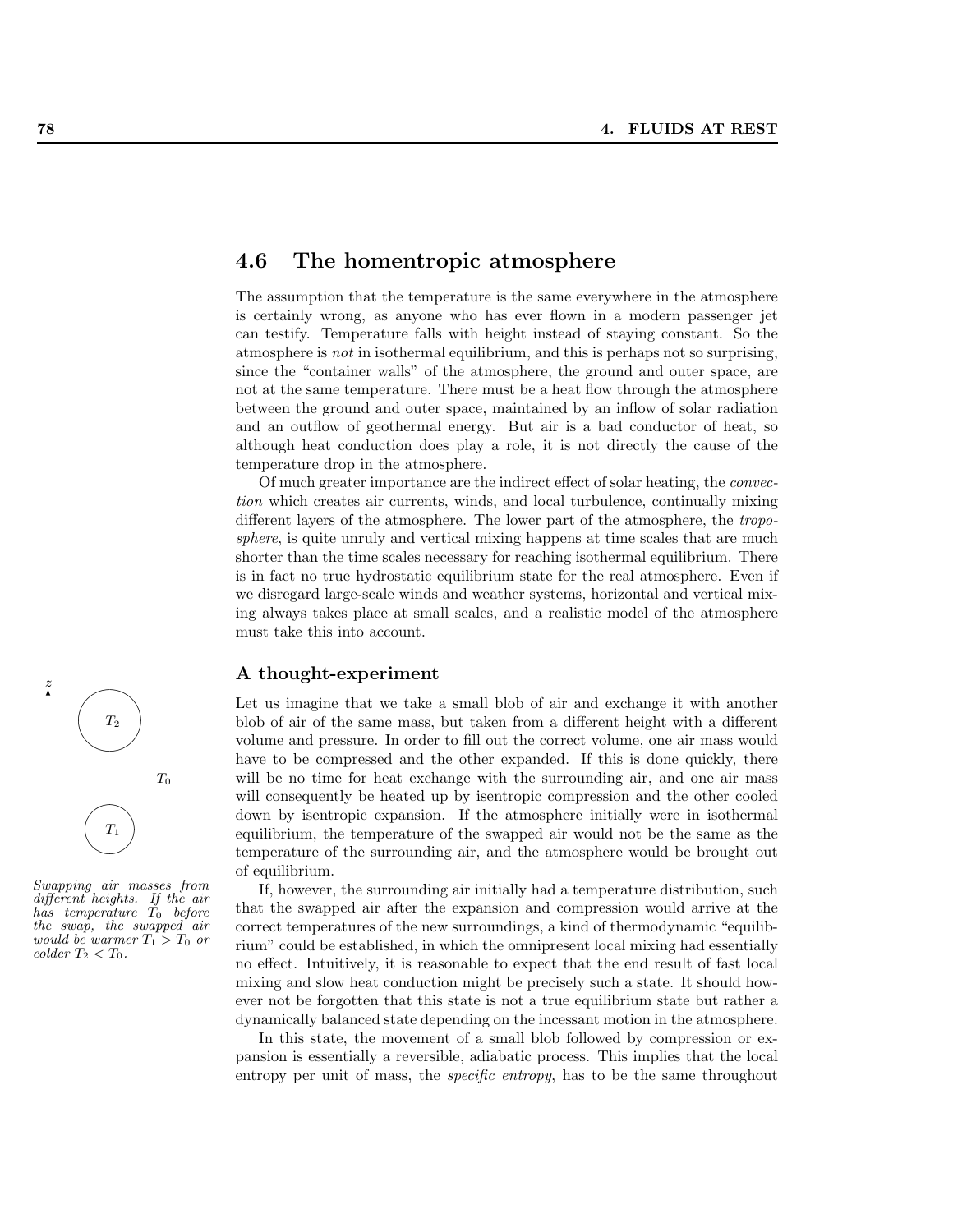

Figure 4.3: Three different models for the atmospheric pressure: constant density (dashed), homentropic (fully drawn) and isothermal (large dashes), plotted together with the standard atmosphere data (dots)[3]. The parameters are  $h_0 = 8.6$  km and  $\gamma = 7/5$ .

the atmosphere. A gas in a state with constant specific entropy is said to be homentropic. In this state the right hand side any of the isentropic conditions (4-48) or (4-45) will be independent of the spatial position.

## The temperature lapse rate

In order to calculate the pressure distribution in the homentropic atmosphere we differentiate the specific entropy  $(4-54)$ b after z, and find

$$
\gamma \frac{1}{T} \frac{dT}{dz} + (1 - \gamma) \frac{1}{p} \frac{dp}{dz} = 0.
$$

Combined with the hydrostatic equation (4-19c), we obtain

$$
\frac{dT}{dz} = \left(1 - \frac{1}{\gamma}\right) \frac{T}{p} \frac{dp}{dz} = -\left(1 - \frac{1}{\gamma}\right) \frac{g_0 M_{\text{mol}}}{R} ,\qquad (4-55)
$$

which by (4-51) may be written,

$$
\frac{dT}{dz} = -\frac{g_0}{c_p} \tag{4-56}
$$

The great surprise is that the right hand side is independent of  $z$ . This means that the temperature in the homentropic atmosphere drops at a constant rate, also called the atmospheric temperature lapse rate.

With  $M_{\text{mol}} \approx 29$  g/mol and  $\gamma \approx 7/5$  the numerical value of the temperature lapse rate becomes  $dT/dz \approx 10$  K/km. Thus the temperature of the homentropic atmosphere will drop from, say,  $+27^{\circ}$  centigrade at sea level to  $-60^{\circ}$  at the top of Mount Everest.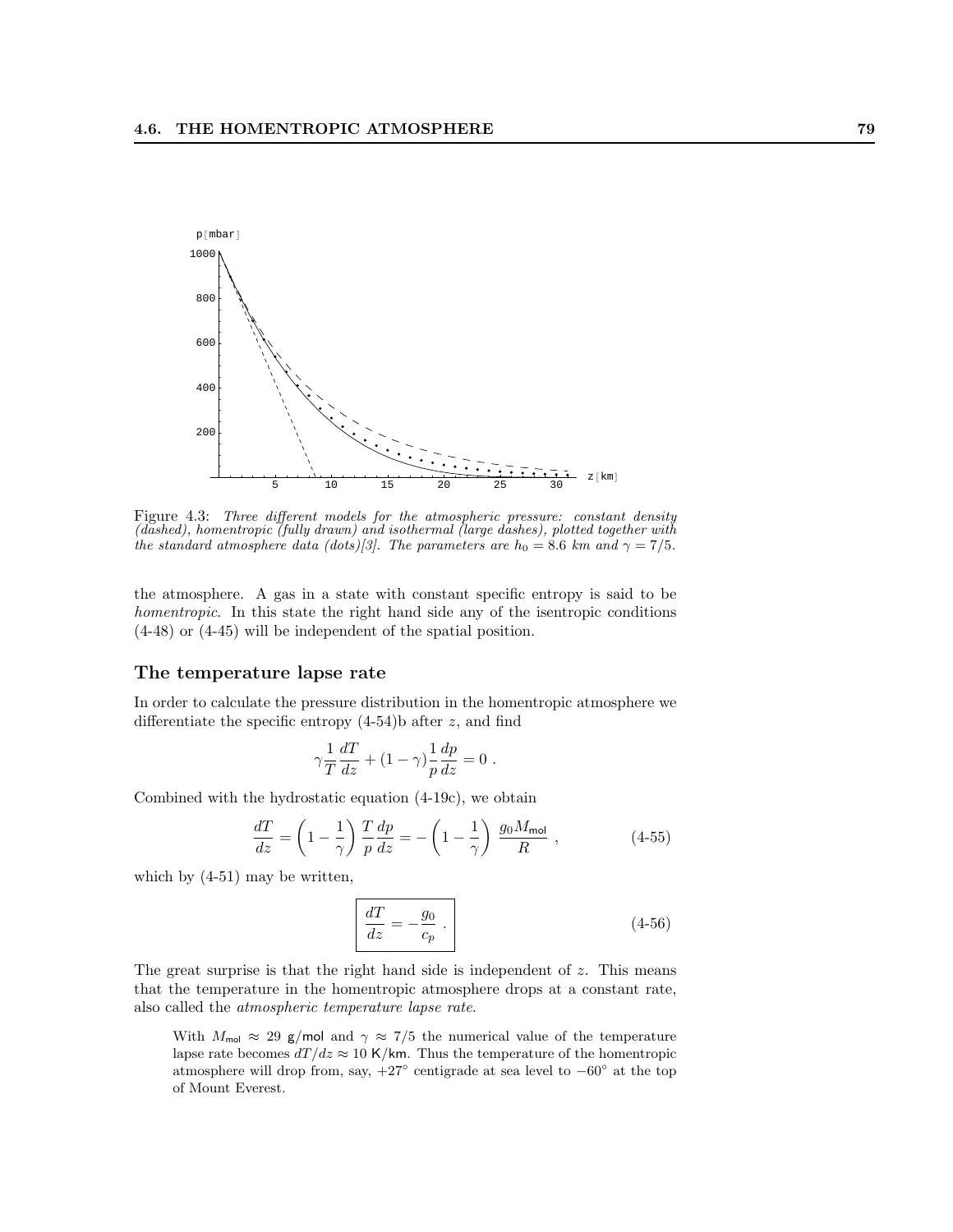Introducing the temperature  $T_0$  at sea level, the above equation may be integrated, and the temperature at height z becomes

$$
T(z) = T_0 \left( 1 - \frac{z}{h_2} \right) , \qquad (4-57)
$$

where the scale is set by

$$
h_2 = \frac{\gamma}{\gamma - 1} \frac{RT_0}{g_0 M_{\text{mol}}} = \frac{\gamma}{\gamma - 1} h_0 \ . \tag{4-58}
$$

At  $z = h_2 \approx 30$  km the temperature has dropped to absolute zero, which is of course unphysical, since the atmosphere does not stop at this height. It is nevertheless a reasonable scale for the height of the atmosphere.

The pressure follows from (4-45)

$$
p = p_0 \left( 1 - \frac{z}{h_2} \right)^{\frac{\gamma}{\gamma - 1}}, \tag{4-59}
$$

and the density from (4-48)

$$
\rho = \rho_0 \left( 1 - \frac{z}{h_2} \right)^{\frac{1}{\gamma - 1}} . \tag{4-60}
$$

Both of these quantities vanish like the temperature for  $z = h_2$ . At the top of Mt. Everest the pressure is predicted to be 437 hPa.

### Earth's atmosphere

In fig. 4.3 the various atmospheric models have been plotted together with the data for the standard atmosphere [3]. Even if the isentropic model gives the best fit, it fails at higher altitudes because some of the physical assumptions behind the derivation fail. The real atmosphere is in fact much more complicated than

Water vapor is always present and will condense to clouds in rising currents of air. The latent heat of condensation heats up the air, so that the temperature lapse rate becomes smaller than 10 K/km, perhaps more like 6−7 K/km, leading to a somewhat higher temperature at the top of Mount Everest. The clouds may eventually precipitate out as rain, and when the dried air afterwards descends again, for example on the lee side of a mountain, the air will heat up at a higher rate than it cooled during its ascent on the windward side and become quite hot, a phenomenon known as  $f\ddot{o}hn$  in the Alps.

The fact that the temperature lapse rate is smaller in the real atmosphere than in the isentropic model has a bearing on the stability of the atmosphere. If a certain amount of air is transported to higher altitude without heat exchange and condensation of water vapor, it will behave like in the isentropic model and become cooler than the surrounding air. Consequently it will also be heavier than

Standard quoted pressure at any of these models. Mount Everest is 300 hPa. Average temperature is<br>-36°C in January but −36◦C in January but can fall to  $-60^\circ$ C. In the summer it is  $-19^\circ$ C.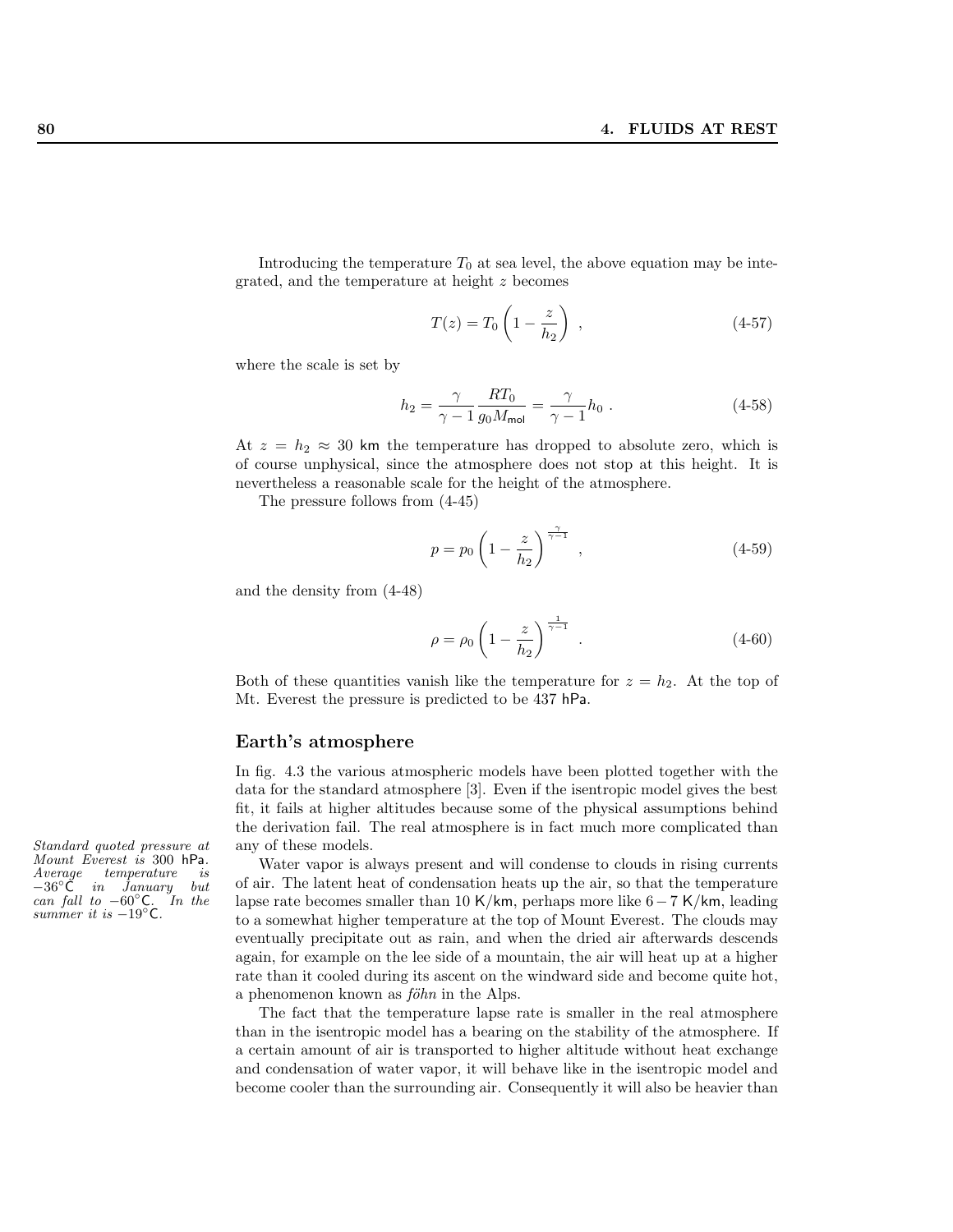the surrounding air and tend to sink back to where it came from. Conversely, if the real temperature lapse becomes larger than in the isentropic model, the atmosphere becomes unstable and strong vertical currents may arise. This can, for example, happen in thunderstorms.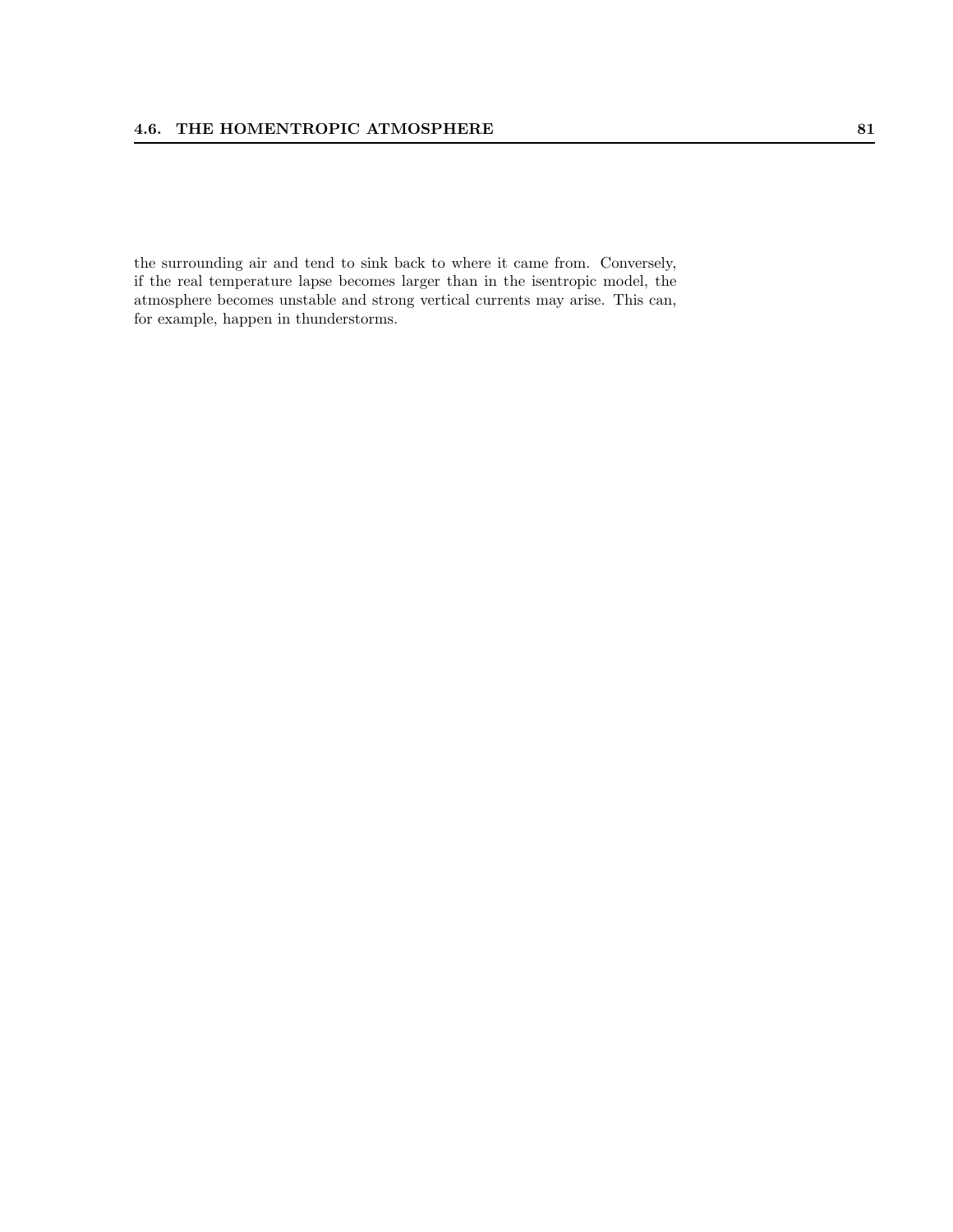# Problems

4.1 Consider a canal with a dock gate which is 12 m wide and has water depth 9 m on one side and 6 m on the other side.

- a) Calculate the pressures in the water on both sides of the gate at a height z over the bottom of the canal.
- b) Calculate the total force on the gate.
- c) Calculate the total moment of force around the bottom of the gate.
- d) Calculate the height over the bottom at which the total force acts.

4.2 Show that the pressure (4-3) can be derived from the equation of global equilibrium (4-14) under the assumption that  $p = p(z)$ .

4.3 An underwater lamp is covered by a hemispherical glass with a diameter of 30 cm and is placed at a depth of 3 m on the side of the pool. Calculate the total horizontal force from the water on the lamp, when there is air at normal pressure inside.

4.4 Calculate the change in pressure in the deepest sea, assuming a constant bulk modulus of water,  $K = 2.3$  GPa.

**4.4** Expanding the pressure (4-34) to second order in  $z/h_1$  we find

$$
p = p_0 \left( 1 - \frac{z}{h_0} + \frac{z^2}{h_0 h_1} \right) . \tag{4-61}
$$

For  $z = -11$  km and taking  $h_0 = 10$  m and  $h_1 = 235$  km, the last term becomes about 4 atm.

4.5 The equation of state for water is to a good approximation (for pressures up to 100,000 bar) given by

$$
\frac{p+B}{p_0+B} = \left(\frac{\rho}{\rho_0}\right)^n \tag{4-62}
$$

with  $B = 3000$  bar,  $n = 7$ ,  $p_0 = 1$  bar and  $\rho_0 = 1$  g/cm<sup>3</sup>. a) Calculate the bulk modulus  $K$  for water. b) Calculate the density and pressure in the sea. c) What is the compression of the water at the deepest point in the sea?

4.6 Determine the form of the pressure across the core/mantle boundary when the bulk modulus is  $K \approx \gamma p$  with  $\gamma \approx 4$  throughout the Earth (see fig. 4.1).

4.7 Using a manometer, the pressure in an open container with liquid is found to be 1.6 bar at a height of 6 m over the bottom, and 2.8 bar at a height of 3 m. Determine a) the density of the liquid and b) the height of the liquid surface.

4.8 An open jar contains two non-mixable liquids with densities  $\rho_1 > \rho_2$ . The heavy layer has thickness  $h_1$  and the light layer on top of it has thickness  $h_2$ . a) An open glass tube is lowered vertically into the liquids towards the bottom of the jar. Describe how high the liquids rise in the tube (disregarding capillary effects). b) The open tube is already placed in the container with its opening close to the bottom when the heavy fluid is poured in, followed by the light. How high will the heavy fluid rise in the tube?